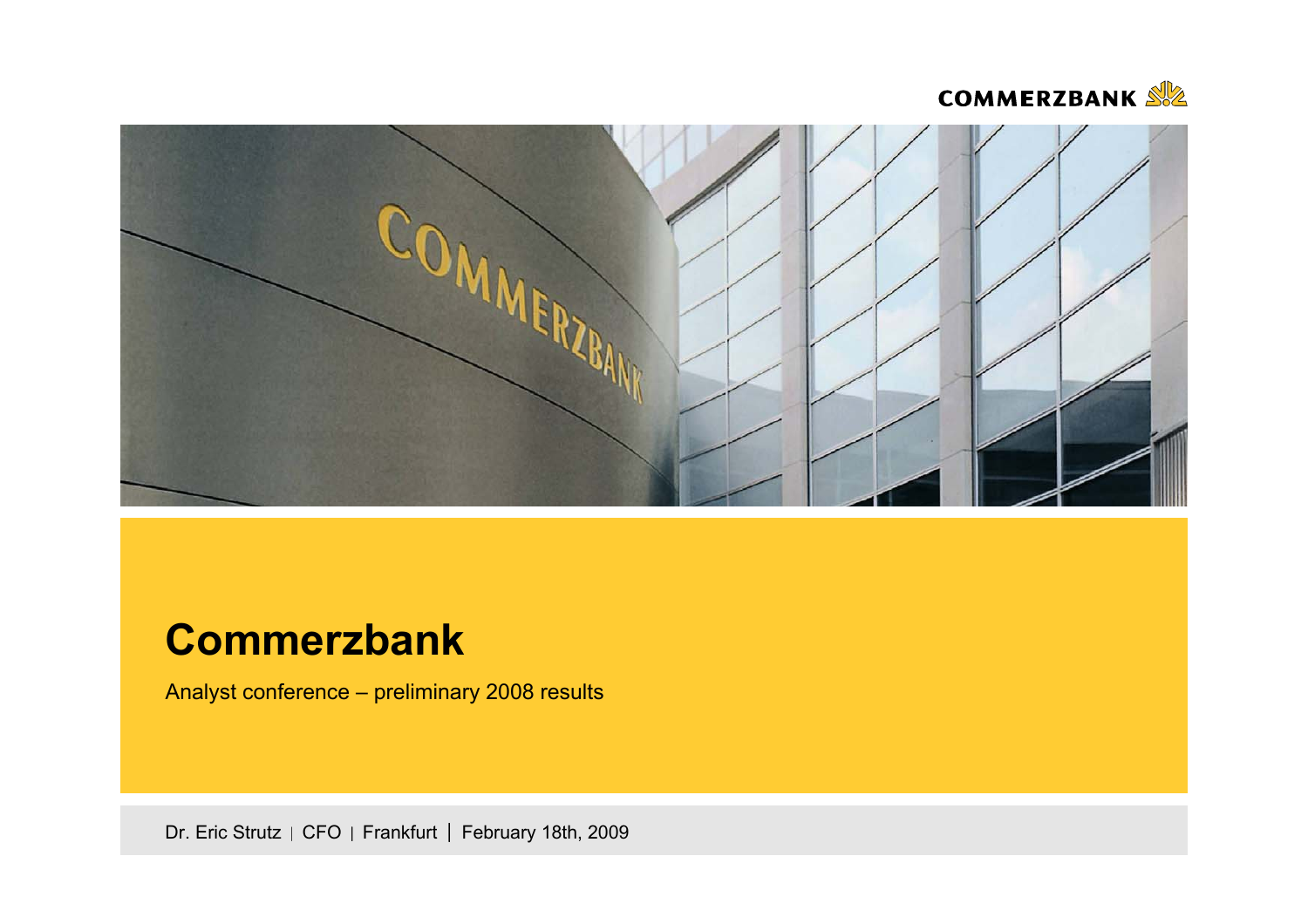

# **Q4 at a glance**

**1.**Economic environment and market conditions deteriorated significantly

- **2.**The bank performed well in its core segments PBC, Mittelstand and CEE
- **3.**Tight cost control
- Continued growth in customers and deposits **4.**

Commerzbank is well funded and maintains a prudent liquidity portfolio **5.**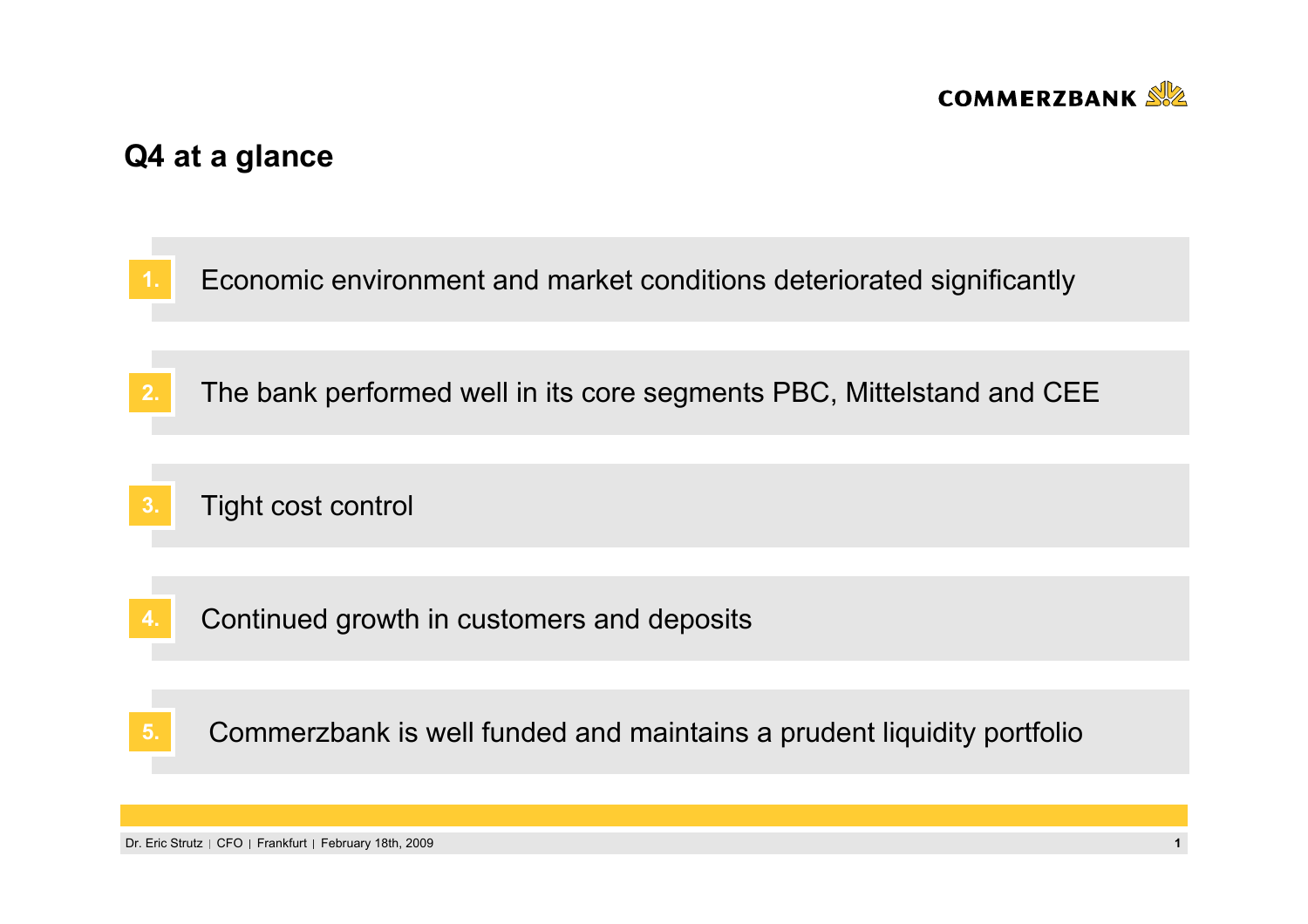

# **Strong operating performance offset by impact of turmoil**

|                          |                 | 2008 vs. 2007 |              | Q4`08 vs. Q4`07 |              |  |
|--------------------------|-----------------|---------------|--------------|-----------------|--------------|--|
| $Re$ venues <sup>1</sup> | in $\epsilon$ m | 6,433         | $-23.0%$     | 840             | $-48.4%$     |  |
| Operating profit         | in $\epsilon$ m | $-378$        | n.a.         | $-822$          | n.a.         |  |
| Clean operating profit   | in $\epsilon$ m | 2,139         | $-14.8%$     | 173             | $-61.3%$     |  |
| Net profit <sup>2</sup>  | in $\epsilon$ m | $\mathbf{3}$  | $-99.8%$     | $-809$          | n.a.         |  |
| <b>Operating RoE</b>     | in $%$          | $-2.6$        | $-21.3$ ppts | $-21.7$         | $-26.7$ ppts |  |

<sup>1</sup> before LLP <sup>2</sup> attributable to Commerzbank shareholders

- Net interest income at record level, net commission income suffered in Q4 from weak markets
- > Trading income affected by fair value effects
- LLP reflects deteriorated economic environment
- Operating costs down vs. previous year due to tight cost control and no profit related bonuses
- Clean operating profit with €2.1bn on sound level, underpins the solid core business model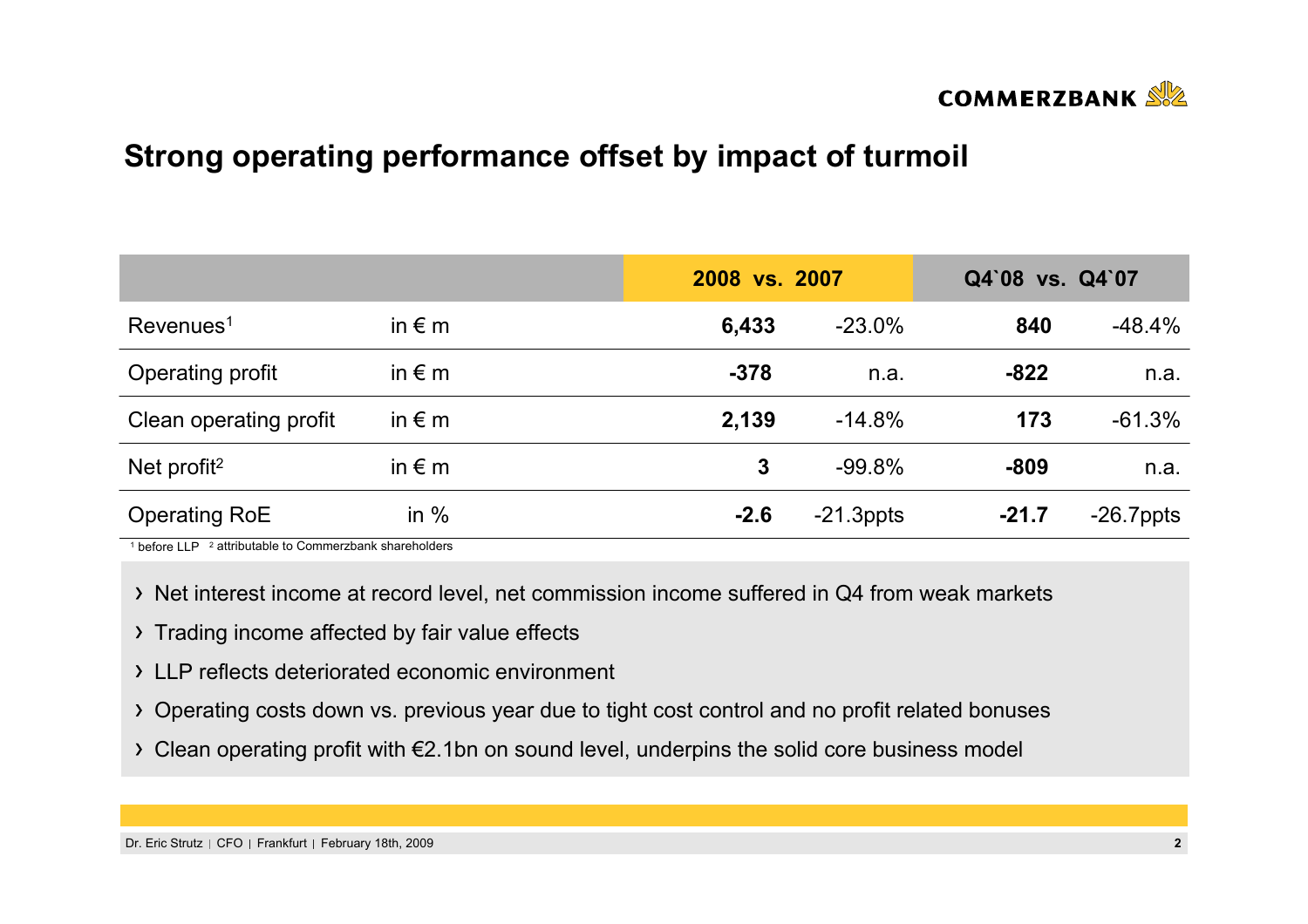

## **Clean operating profit at €173m**



Dr. Eric Strutz | CFO | Frankfurt | February 18th, 2009 **3**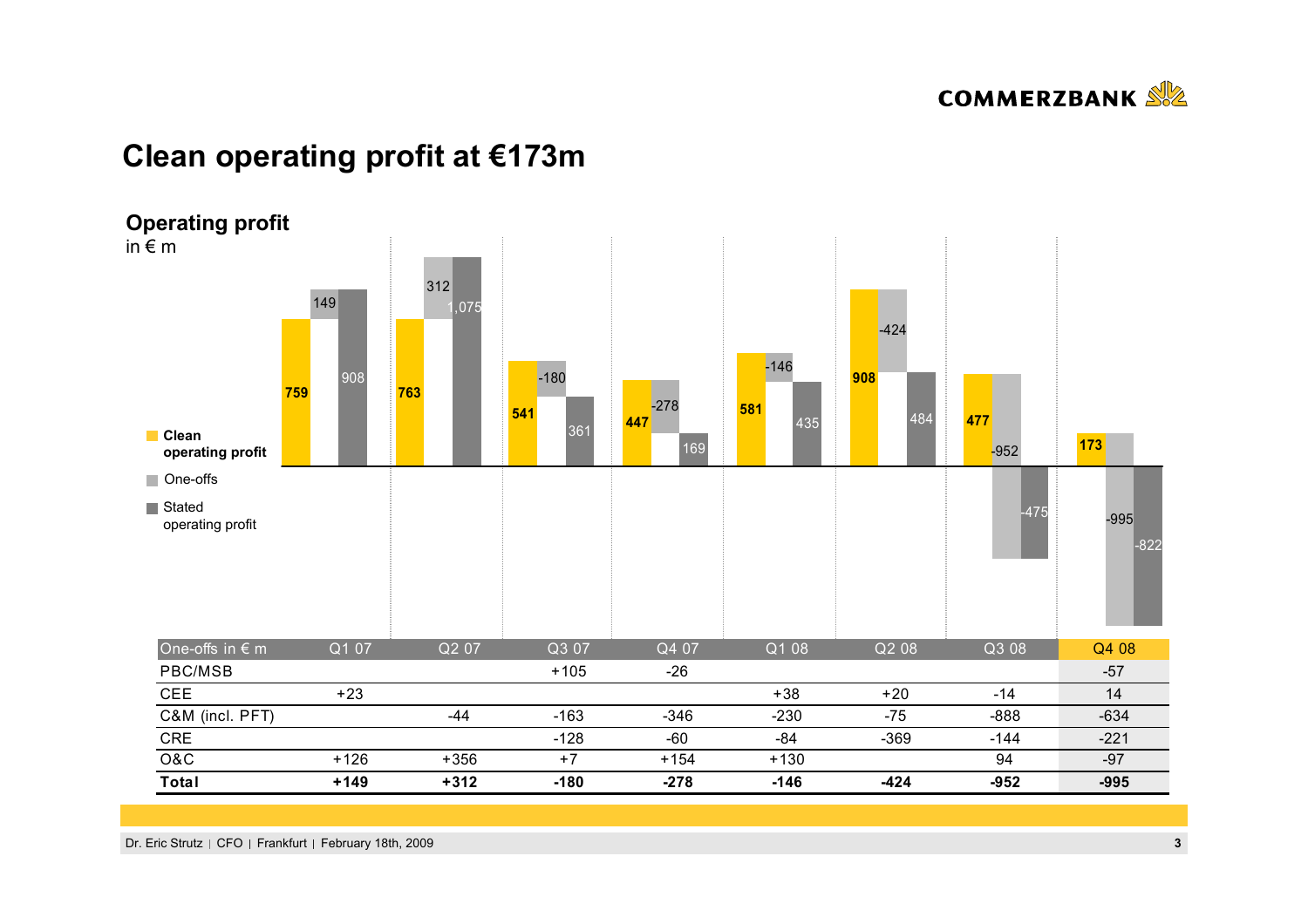

## **Q4 continued to suffer from extreme market conditions**

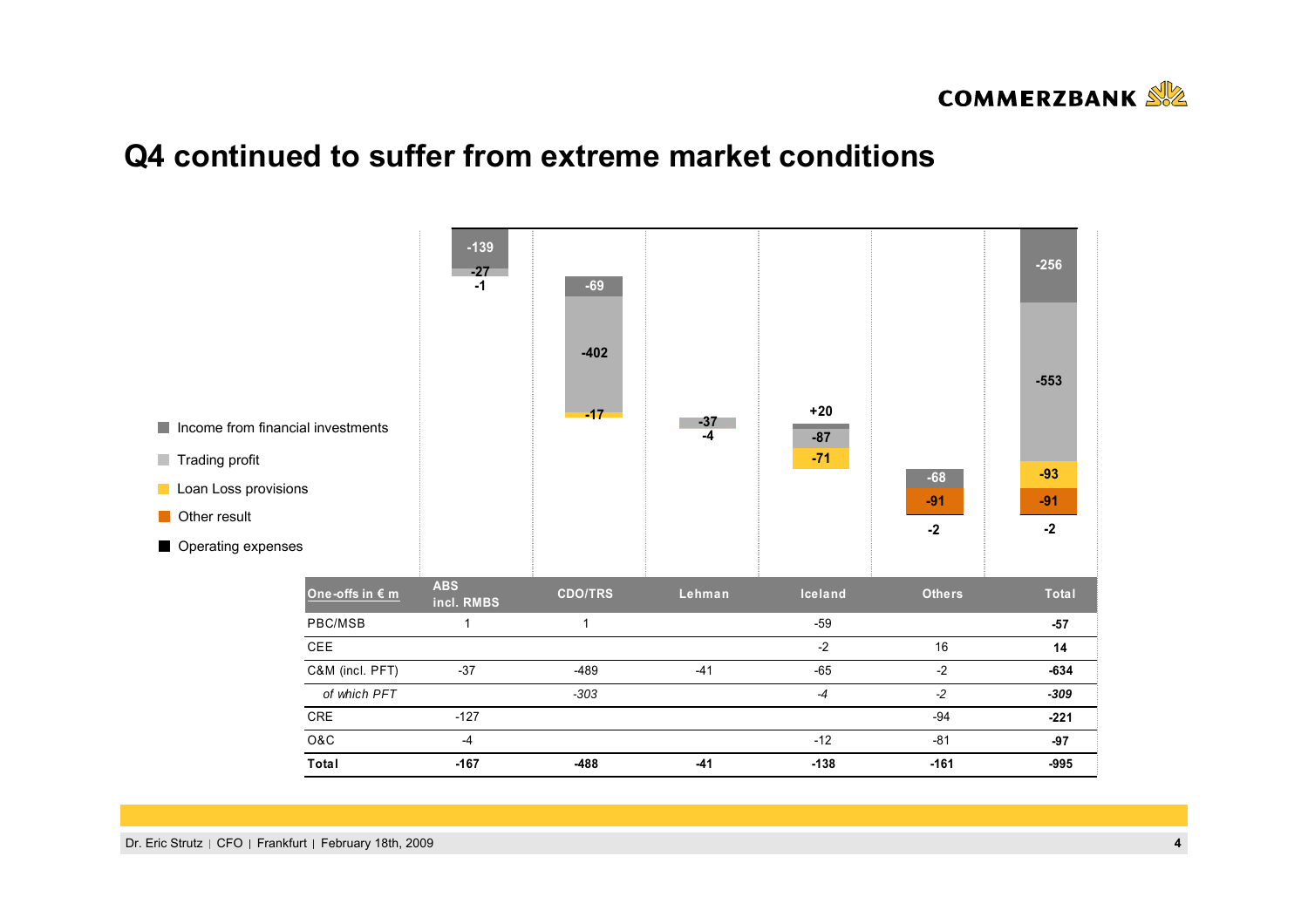

## **Long-term deposit volume growth accelerated in 2008**

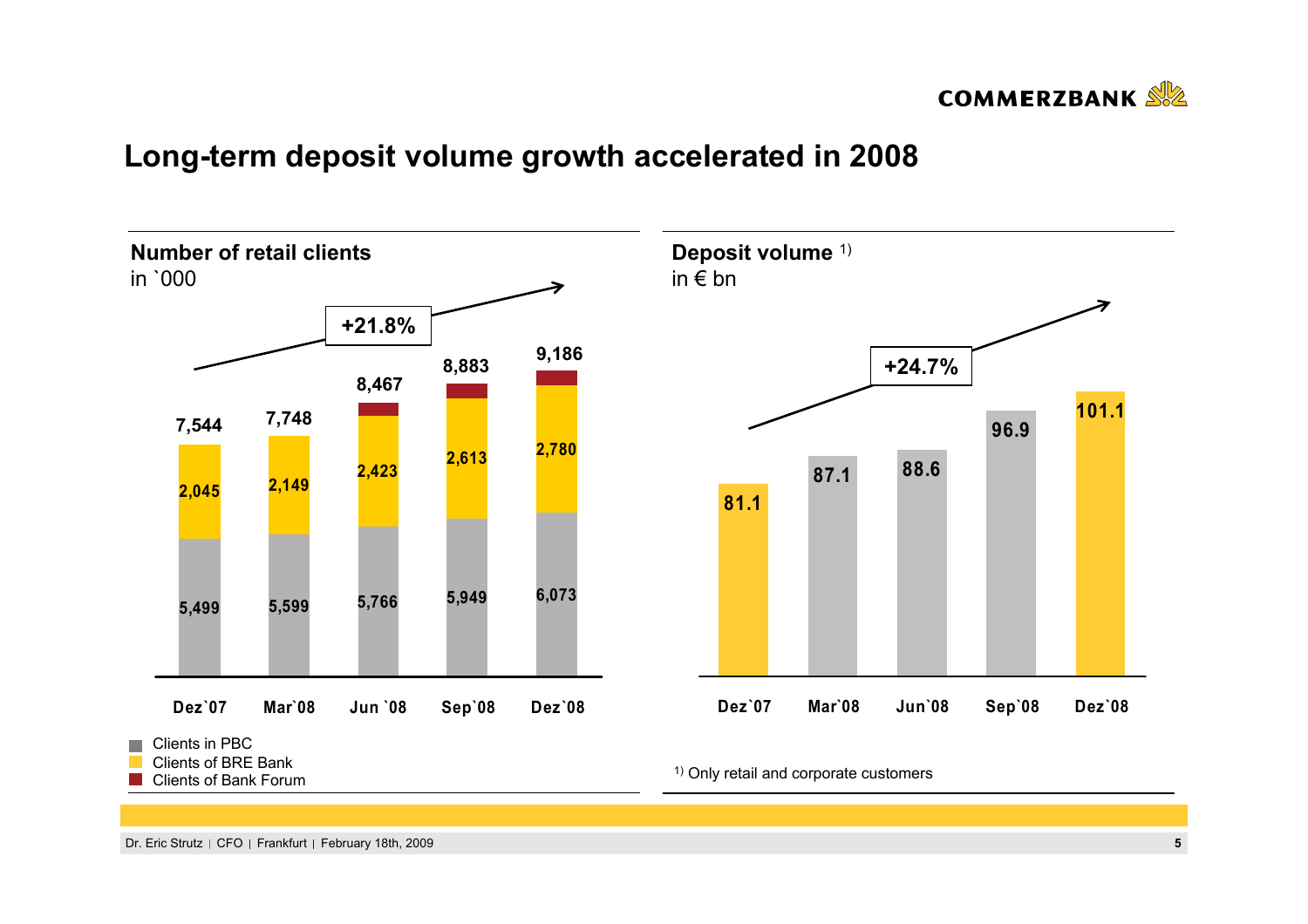

## **Net interest income at record levels**

## **Net interest income**in € m



- NII improved by 9% q-o-q and 36% y-o-y
- Servicing of Commerzbank and Eurohypo Hybrid Capital and Profit Participation Certificates (Genussscheine)
- Full year NII rose by 18%
- Record levels in almost all segments
- Volumes grew in PBC, MSB and CEE
- Higher funding costs were offset
- Strong deposit growth (€4.2bn in Q4)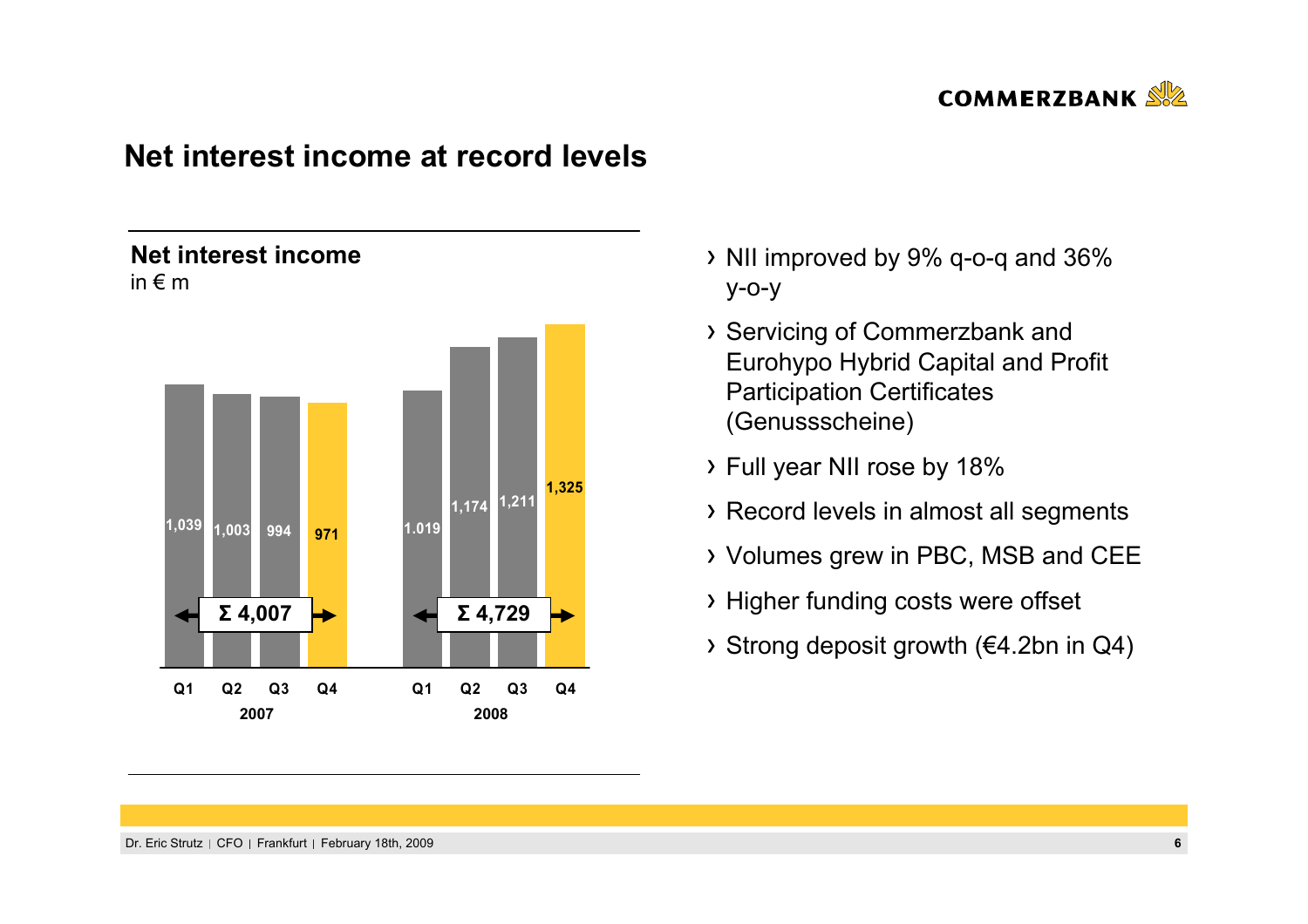

## **Full year commission income reaches previous year level**

## **Commission income**in € m



- Full year adjusted\* commission income flat y-o-y
- Commission income decreased by 6% q-o-q, mainly due to weak markets
- Sound contribution from PBC and **MSB**

International Asset Management (IAM) and one-offs

\* adjusted for disposal of International Asset Management activities and one-offs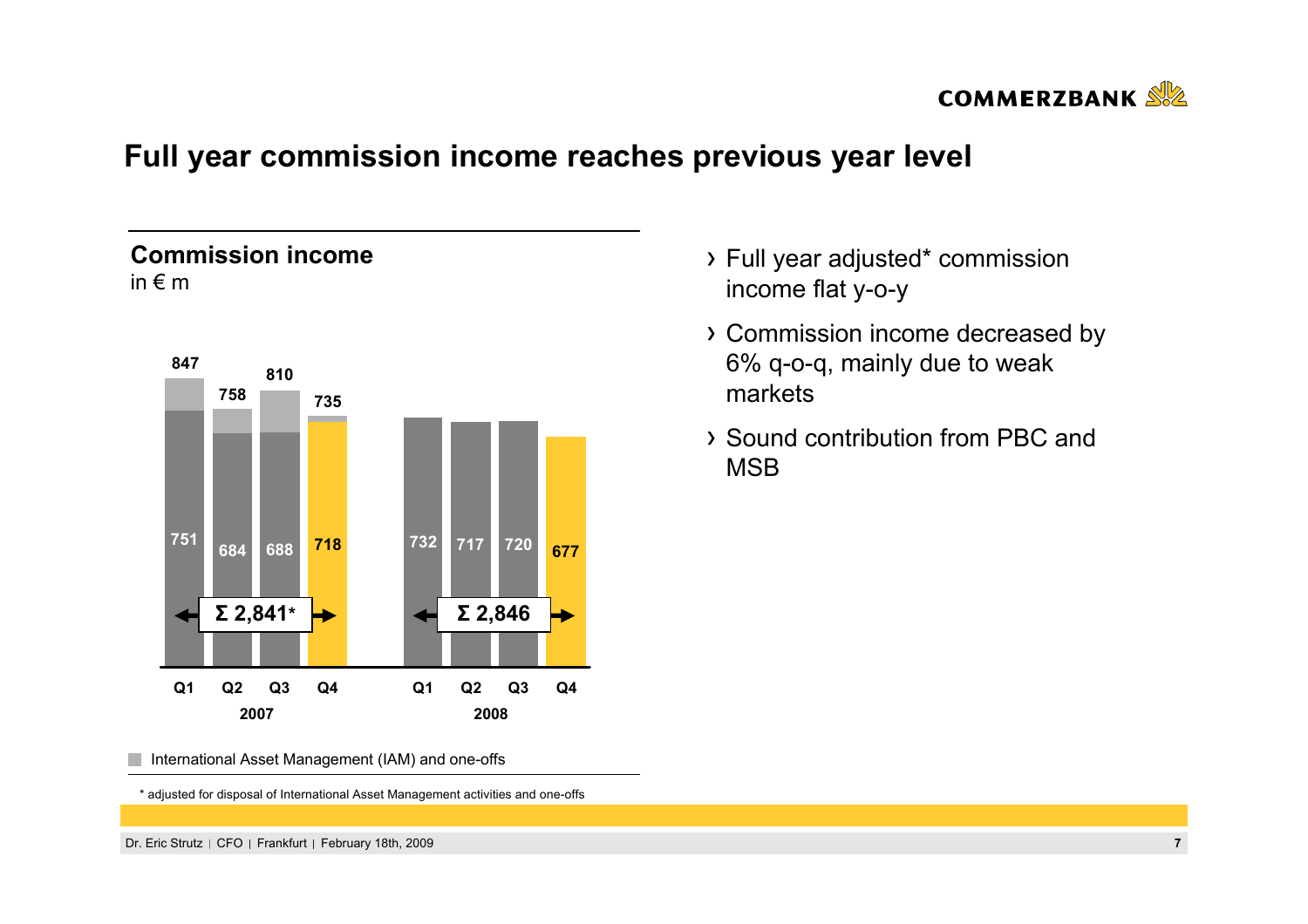

# **Trading profit affected by fair value accounting**



- Underlying client business was offset by strong fair value effects, burdened trading profit in almost all segments
- Main loss pools:
	- PFT Total Return Swap (-€303m)
	- C&M Credit Trading (-€271m)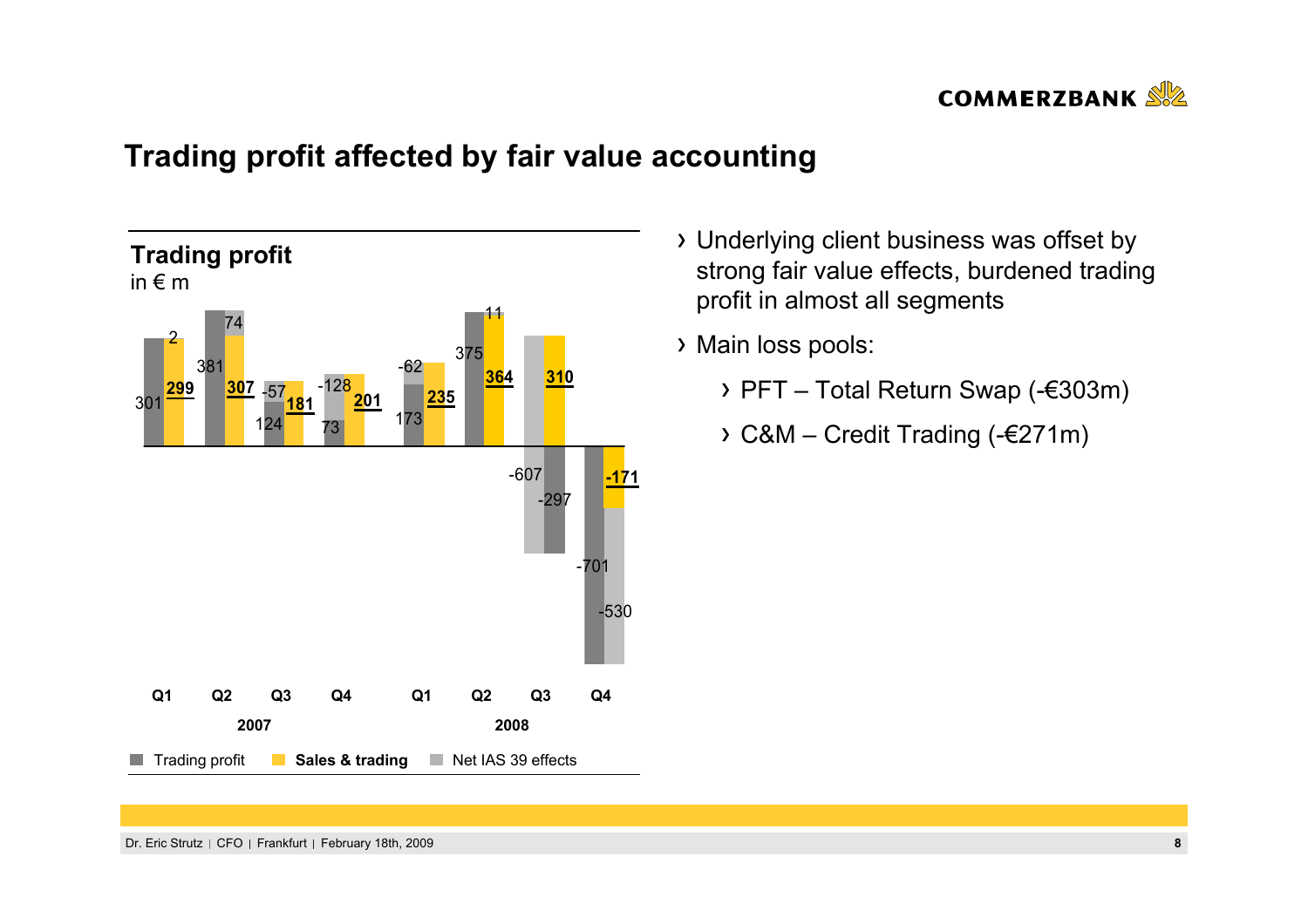

## **Loan loss provisions reflect weak economic environment**

## **Loan loss provisions** in € m



- LLP remains at high level due to further deterioration in the economic outlook
- $\rightarrow$  MSB hit by single client events
- C&M and PFT follow-up effects (Iceland)
- CRE higher charges in Western European exposures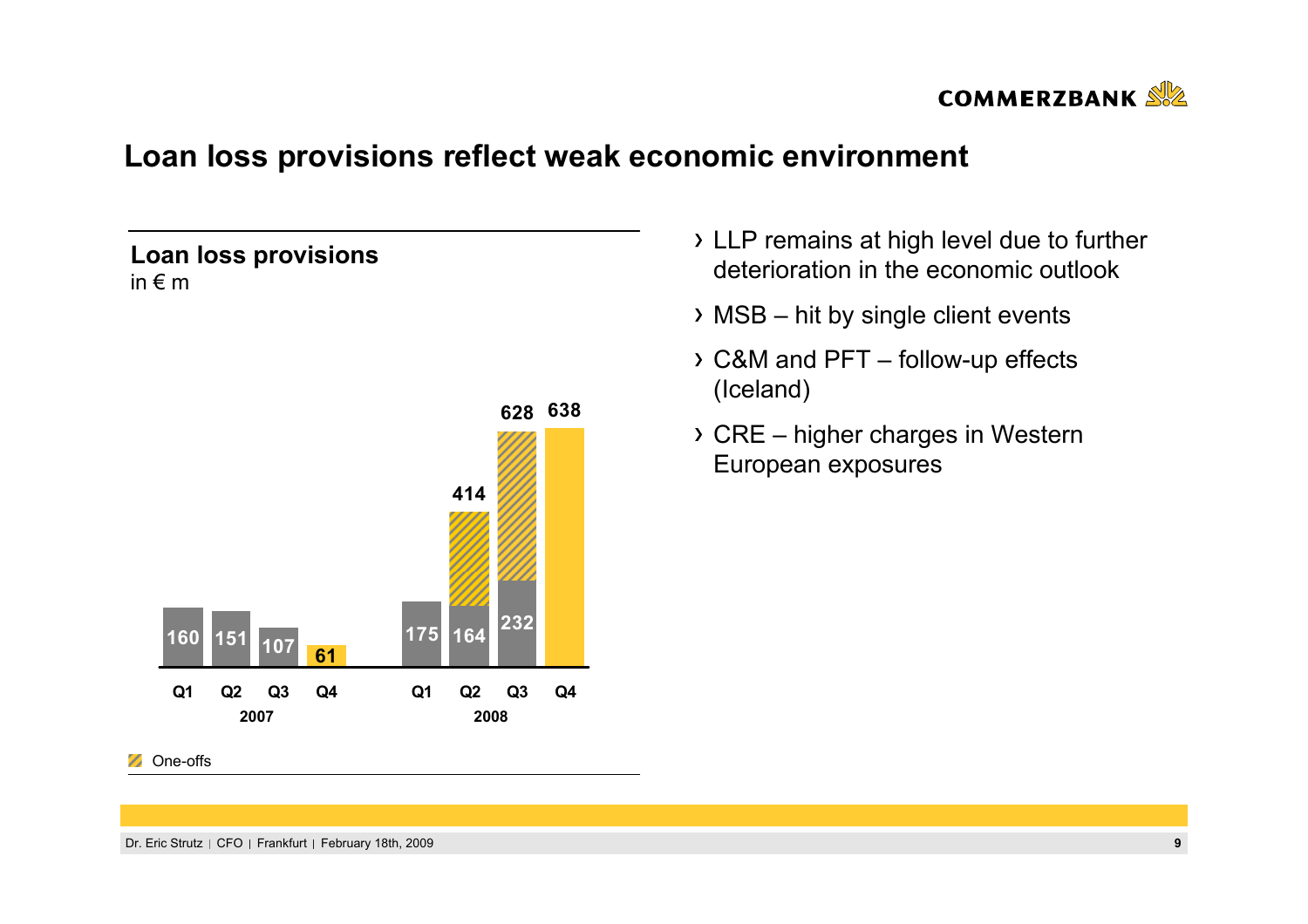

## **Operating expenses significantly reduced**



- Full year operating expenses down by 8%
	- Personnel cost reduced due to waived profit related bonuses
- Other expenses up q-o-q due to year end effects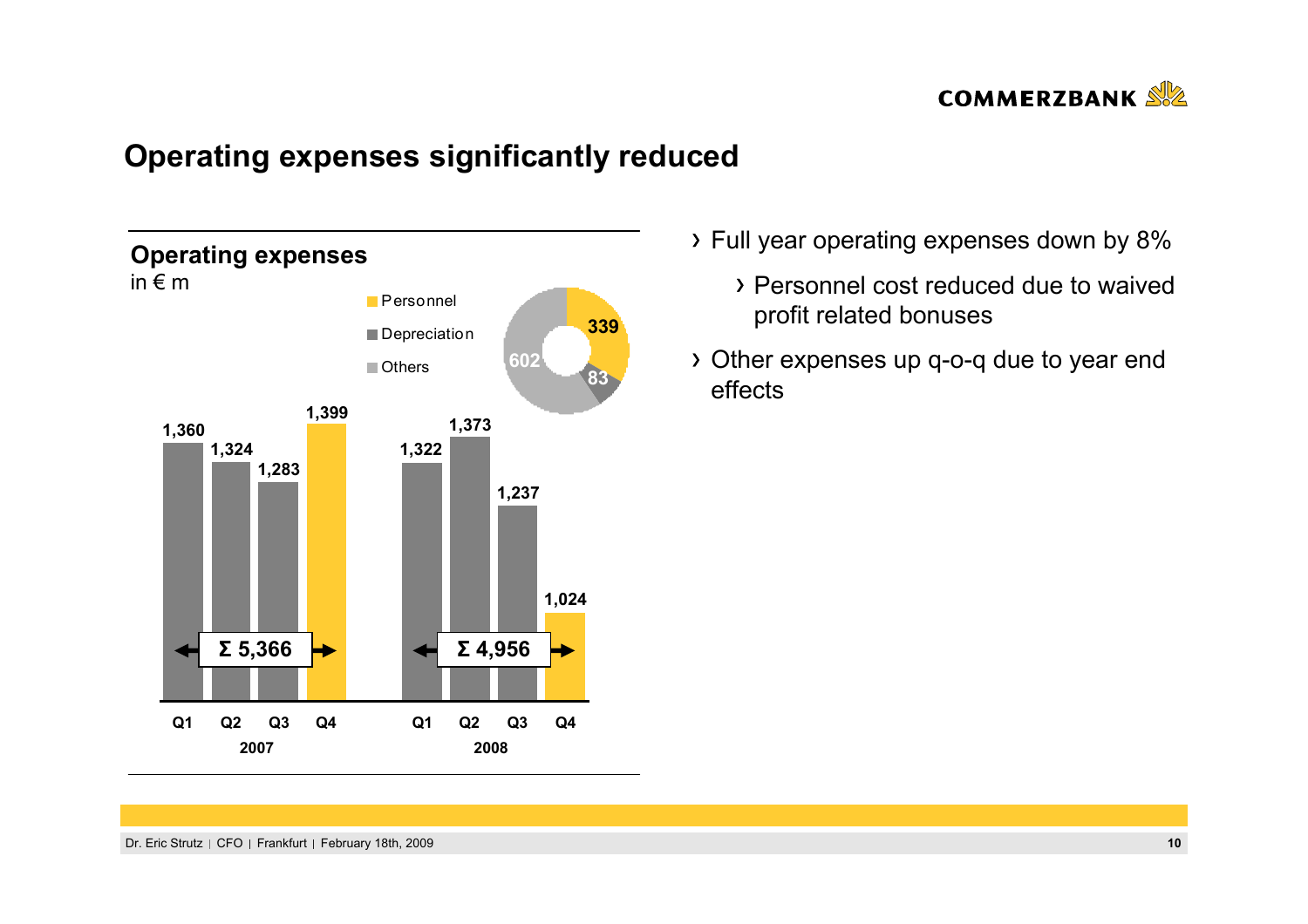

## **Severe market environment hit net profit**



- Operating profit in Q4 at minus €822m
	- One-off effects of minus €995m
- Net profit in Q4 at minus €809m\*
- Tax charge due to non-tax-deductable write-downs
- Full capitalisation of deferred tax assets
- Full servicing of Commerzbank and Eurohypo Hybrid Capital and Profit Participation Certificates (Genussscheine)
- No dividend payment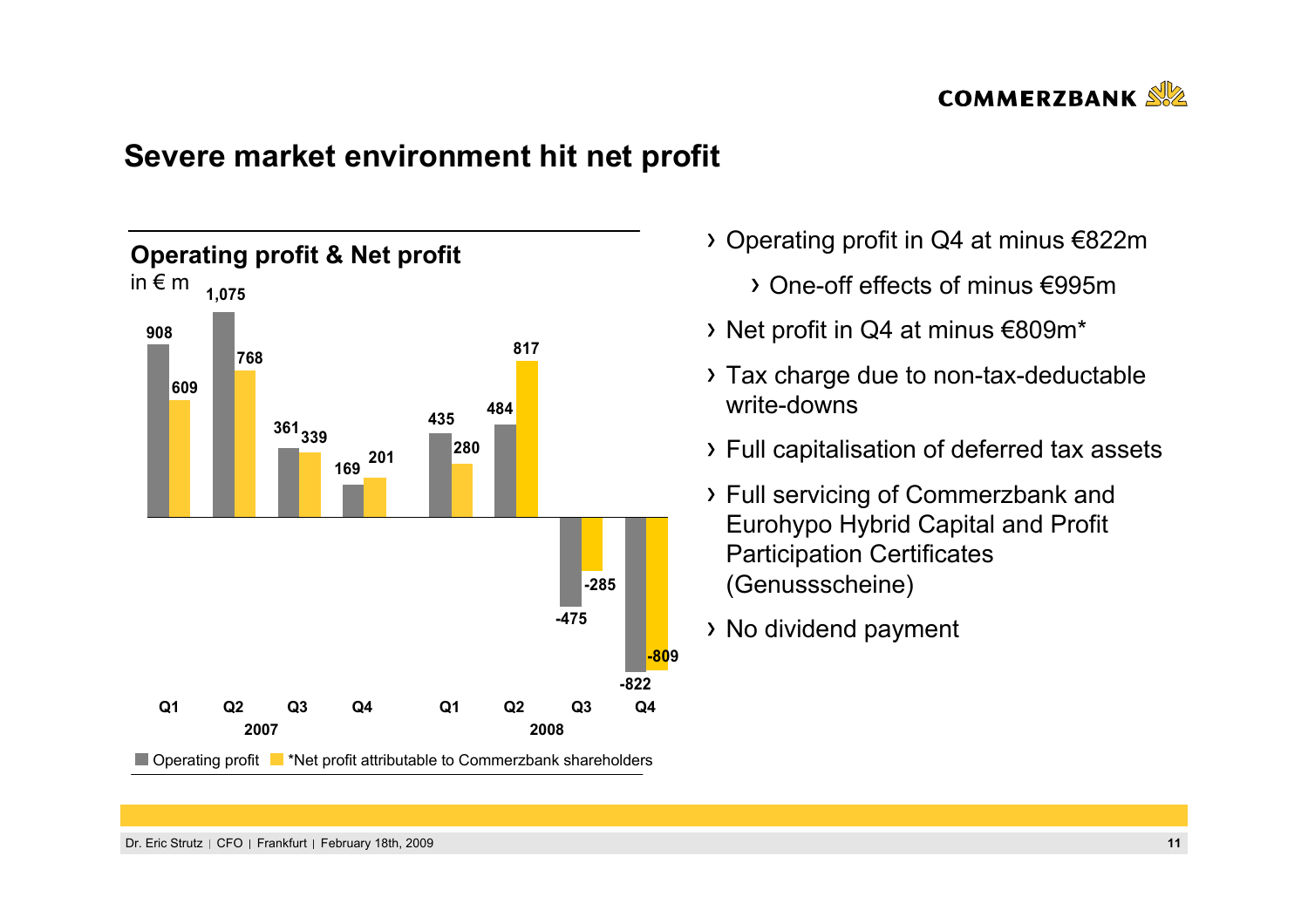

## **Solid Tier 1 ratio maintained**



|                                     | Dec'07 | Mar'08 | Jun'08 | Sep'08   | <b>Dec'08</b> |
|-------------------------------------|--------|--------|--------|----------|---------------|
| Risk weighted assets ( $\notin$ bn) | 237    | 212    | 219    | 229      | 222           |
| Revaluation reserves $(\epsilon m)$ | 903    | -280   | -625   | $-1.157$ | $-2.221$      |
| Tier I capital $(\epsilon m)$       | 16.333 | 15.862 | 16.145 | 17.433   | 22,500        |

\* according to IFRS, until September according to German GAAP

- High capital ratios for a commercial banks
- Silent participation from SoFFin of €8.2bn (Tier-1 capital)
- RWAs decreased due to
	- 55% asset reduction (offsetting rating migration)
	- 30% currency effect
	- 15% IFRS effect

- In Q4 reclassification of a €33bn bond portfolio into Loans & Receivables
	- Net €750m relief in revaluation reserve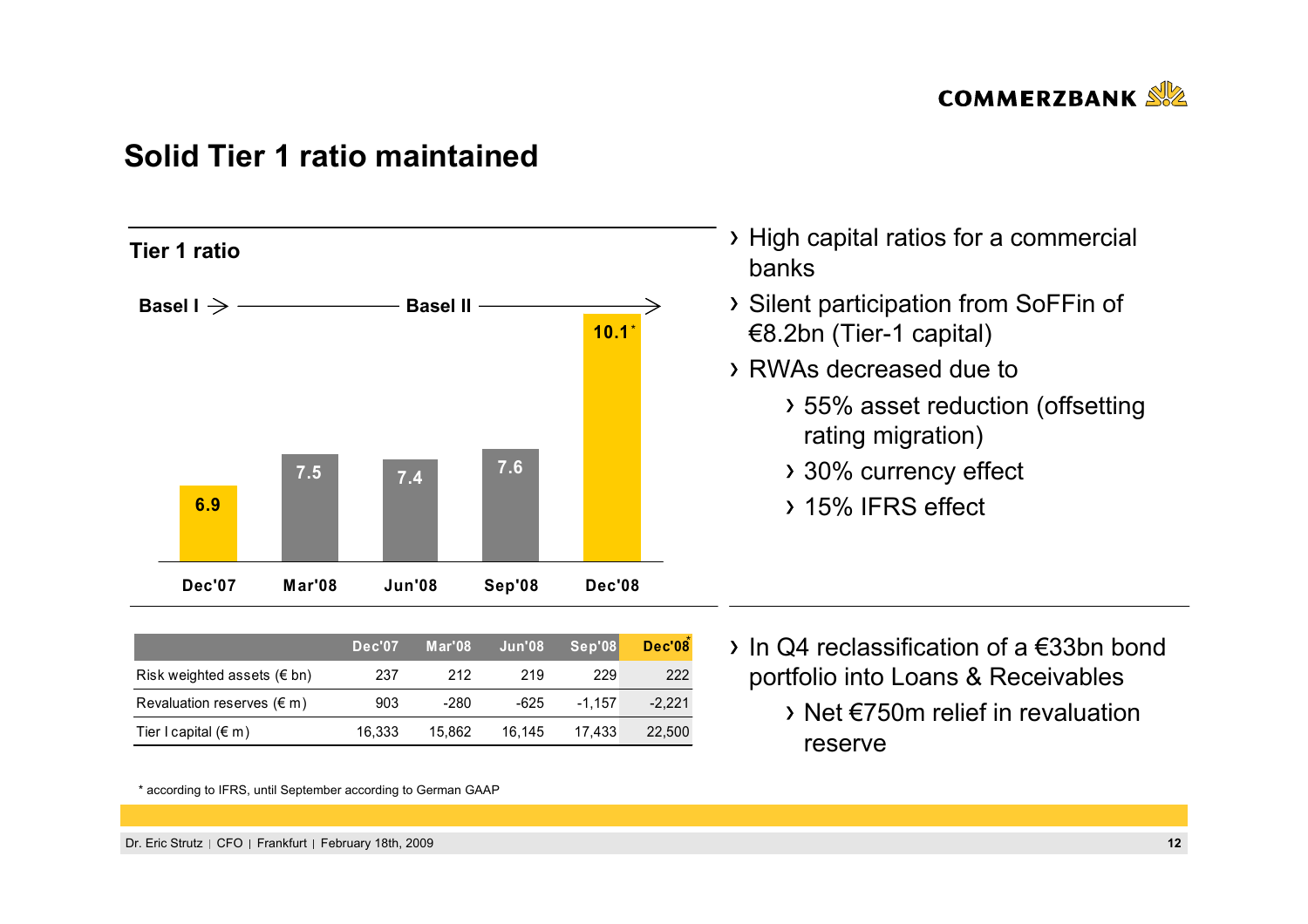

# **Balance Sheet Leverage Ratio**

| $(in \in m)$                         | 31.12.2007 | 31.12.2008 |
|--------------------------------------|------------|------------|
| <b>Equity</b>                        | 16,132     | 19,904     |
|                                      |            |            |
| <b>Total Assets</b>                  | 616,474    | 625,196    |
| Derivatives netting                  | $-14,823$  | $-21,463$  |
| Trading assets / liabilities netting | $-70,293$  | $-96,208$  |
| Deferred taxes netting               | $-4,945$   | $-3,161$   |
| Other assets / liabilities netting   | $-2,946$   | $-2,914$   |
| <b>Total Adjusted Assets</b>         | 523,467    | 501,450    |
|                                      |            |            |
| <b>Leverage Ratio</b>                | 32         | $25*$      |

\*Leverage Ratio incl. Pro-forma post-tax FV gains on own financial instruments: 21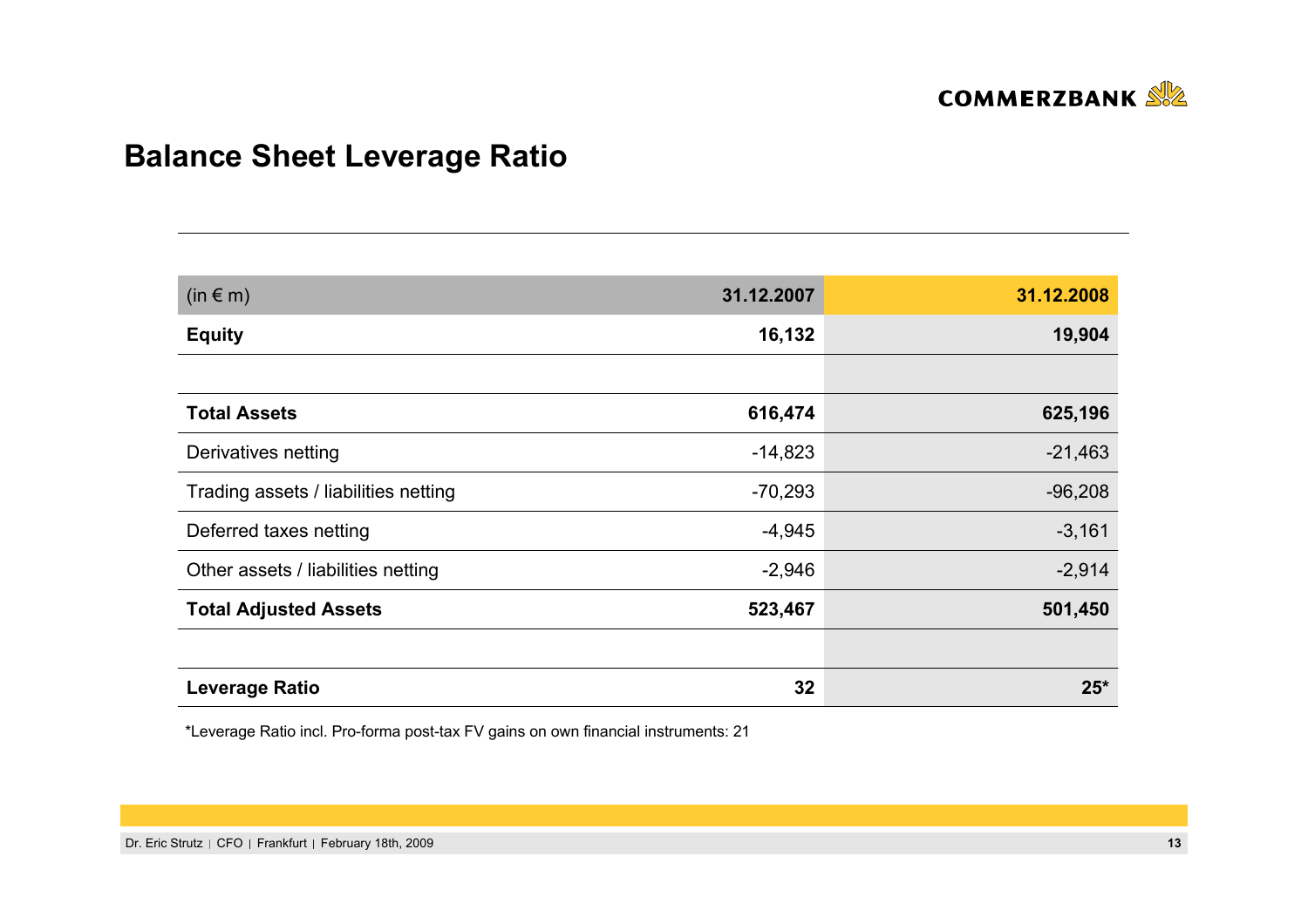

## **Client deposits grow significantly - sound funding plan**



Good start in 2009 (€5bn Government-guaranteed benchmark bond, €1.5bn Senior unsecured bond, €1bn Private placements)

1) Only retail and corporate customers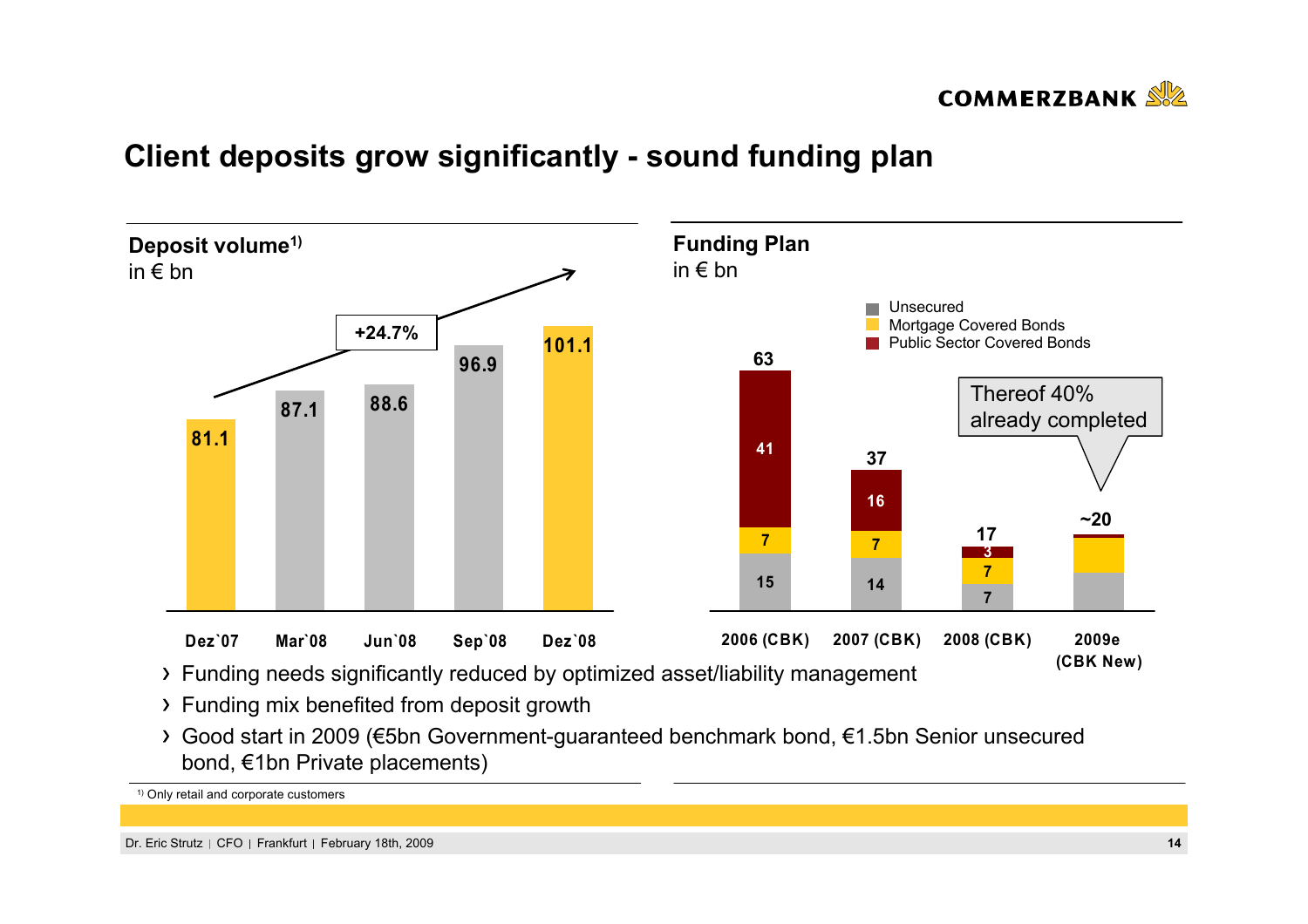

# **Risk portfolios in focus**

| <b>Portfolio</b>                                 | by year end 2009                                                                                                                                                          |
|--------------------------------------------------|---------------------------------------------------------------------------------------------------------------------------------------------------------------------------|
| <b>ABS (incl. Subprime):</b>                     | Subprime portfolios substantially impaired, further charges on corporate CDOs                                                                                             |
| <b>Financial Institutions:</b>                   | Support programs of sovereign states/central banks will have positive effects on<br>systemic banks (YELLOW); challenges for regional banks (RED)                          |
| <b>Corporates:</b>                               | Significant increase of insolvencies for mid caps and bulk risks. USA with relatively<br>higher risk profile (RED) compared to other foreign markets and Germany (YELLOW) |
| <b>Central &amp; Eastern Europe:</b>             | Economic downturn especially in Russia, Ukraine and Hungary                                                                                                               |
| <b>Commercial Real Estate:</b>                   | Further losses in market values. Besides the hot spots Spain, USA and UK<br>also other markets are infected (e.g. France, Italy)                                          |
| Domestic Private &<br><b>Business Customers:</b> | Sound risk situation since 2006. Higher unemployment rate but overall stable<br>development for 2009                                                                      |



Base case assumption CBK standalone: Overall lower risk charge in 2009 compared to 2008

- Higher risk provisioning in 2009 y-o-y
- Lower charges from AfS- and Trading book-impairments 2009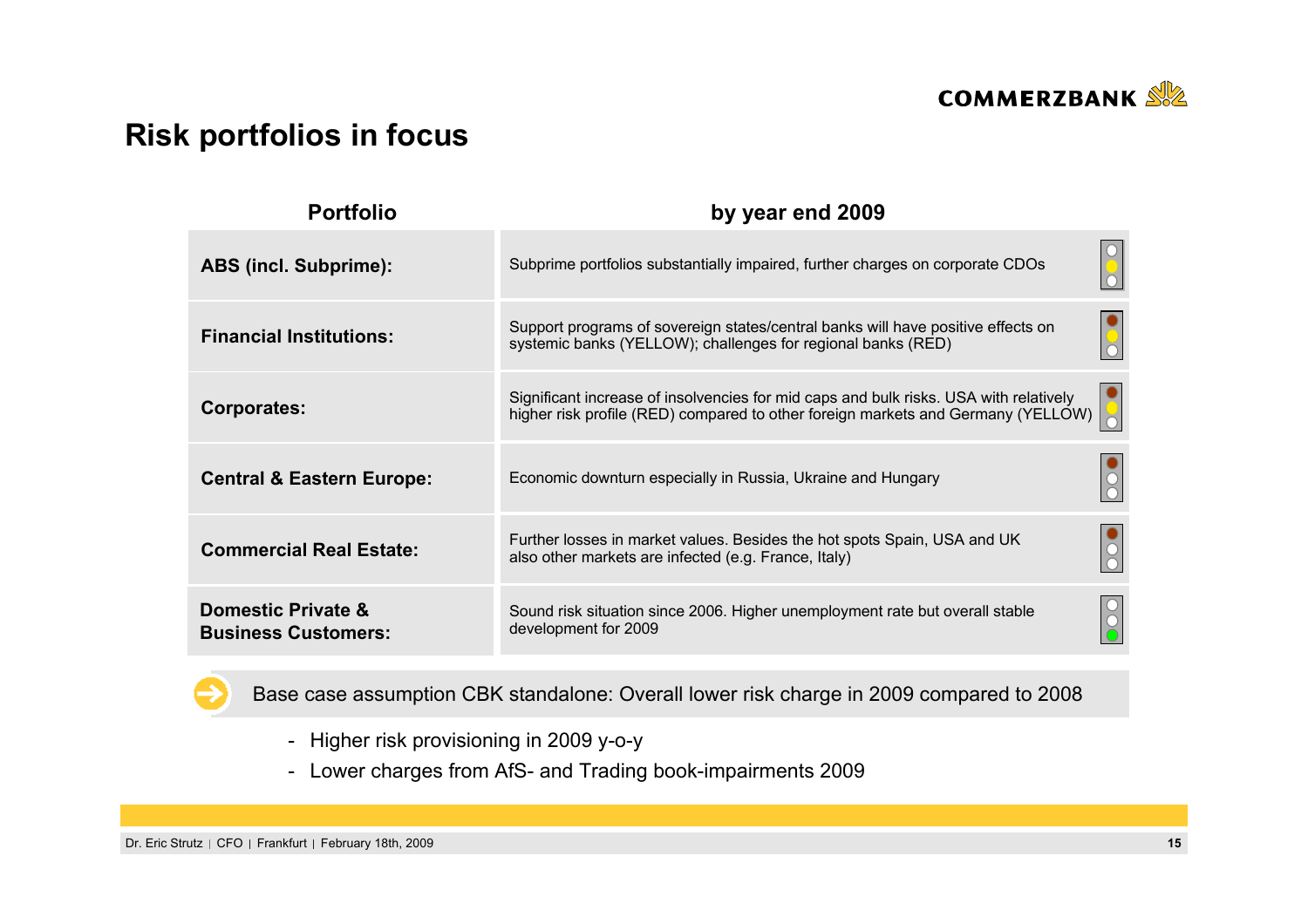

# **Strong performance in core client businesses**



## **Operating profit, in € m**

Dr. Eric Strutz CFO Frankfurt February 18th, 2009 **16**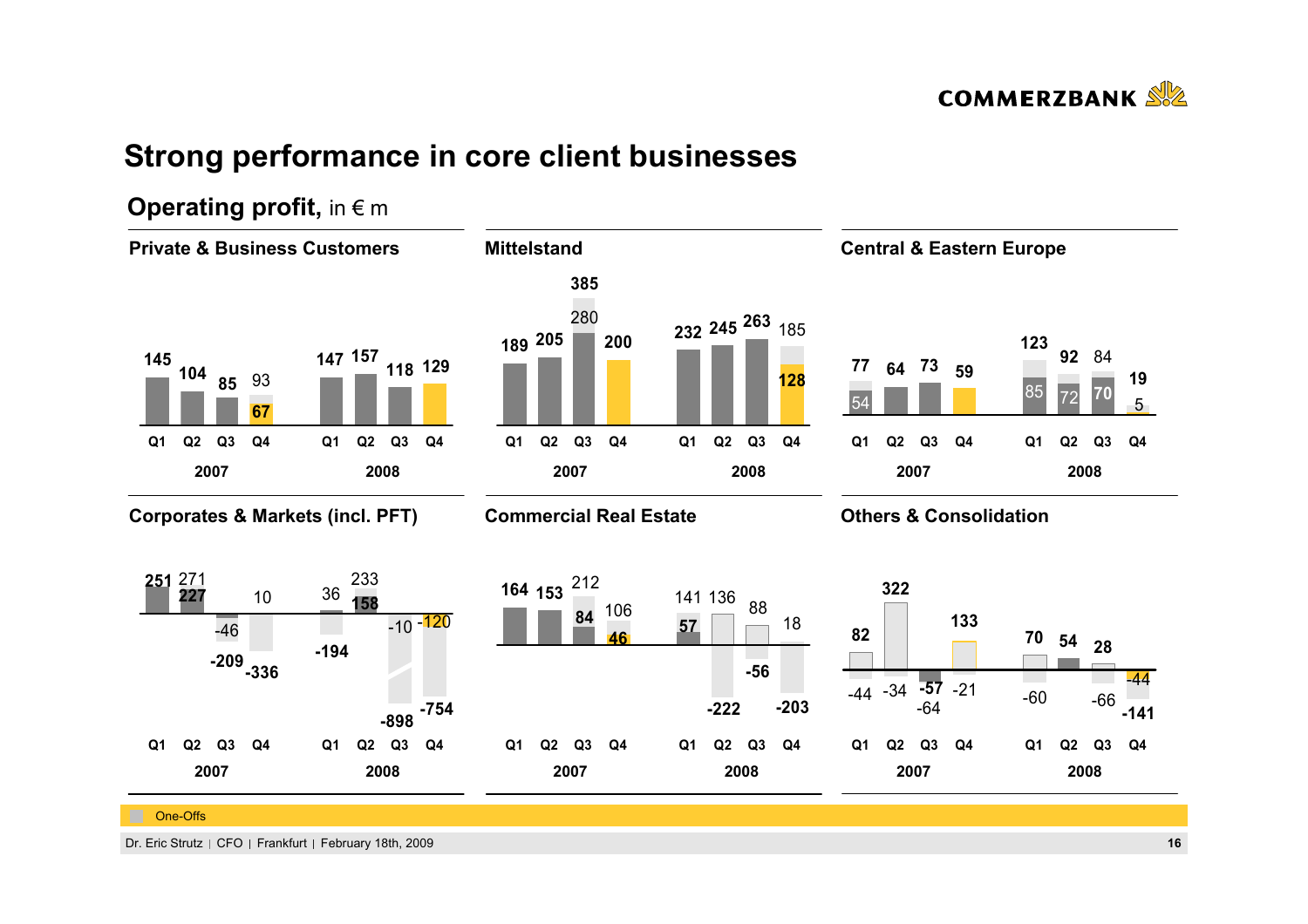

# **Record year in Private & Business Customers: 2008 improved earnings despite turbulence in the financial markets**

| <b>Operating profit</b><br>in $\epsilon$ m                           |                      |         |                                          |              |
|----------------------------------------------------------------------|----------------------|---------|------------------------------------------|--------------|
| 145<br>104                                                           | 93<br>85<br>67       | 147 157 | 118 129                                  |              |
| Q <sub>1</sub><br>Q2<br>2007                                         | Q4<br>Q <sub>3</sub> | Q1      | Q <sub>2</sub><br>Q <sub>3</sub><br>2008 | Q4           |
| One-off                                                              |                      |         |                                          |              |
|                                                                      | Q4`07                | Q4`08   | <b>FY'07</b>                             | <b>FY'08</b> |
| $\varnothing$ equity ( $\in$ m)                                      | 2,418                | 1,538   | 2,478                                    | 1,554        |
| Op. RoE* (%)                                                         | 11.1                 | 33.6    | 16.2                                     | 35.5         |
| CIR(%)                                                               | 84.3                 | 73.8    | 77.5                                     | 74.4         |
| $\varnothing$ Q4 equity<br>allocation within<br>Group<br>*annualized |                      |         |                                          | 10.2%        |

| in $\notin$ m           | Q4'07 | Q2'08 | Q3'08          | Q4`08          | <b>FY'07</b> | <b>FY'08</b> |
|-------------------------|-------|-------|----------------|----------------|--------------|--------------|
| Net interest income     | 340   | 343   | 346            | 364            | 1,296        | 1,382        |
| Risk provisioning       | $-43$ | $-40$ | $-43$          | $-39$          | $-240$       | $-162$       |
| Commission income       | 374   | 405   | 346            | 314            | 1,575        | 1,460        |
| Trading profit          | 1     | -4    | $\overline{2}$ | $\overline{2}$ | 4            | $-1$         |
| Net investment income   | $-9$  | $-5$  | -4             | $-24$          | -8           | $-37$        |
| Operating expenses      | 591   | 542   | 527            | 474            | 2,202        | 2,075        |
| <b>Operating profit</b> | 67    | 157   | 118            | 129            | 401          | 551          |

- $\rightarrow$  NII up by 5% q-o-q (7% y-o-y) due to unchanged dynamic growth in our deposit base
- CI declines by 9% (q-o-q), securities business satisfactory despite the market downturn
- 574,000 net new customers in 2008, thereof 124,000 in Q4
- Target of 6 million customers achieved one year earlier than originally planned
- $\rightarrow$  Increase in deposit volume of  $\epsilon$ 11.1bn y-o-y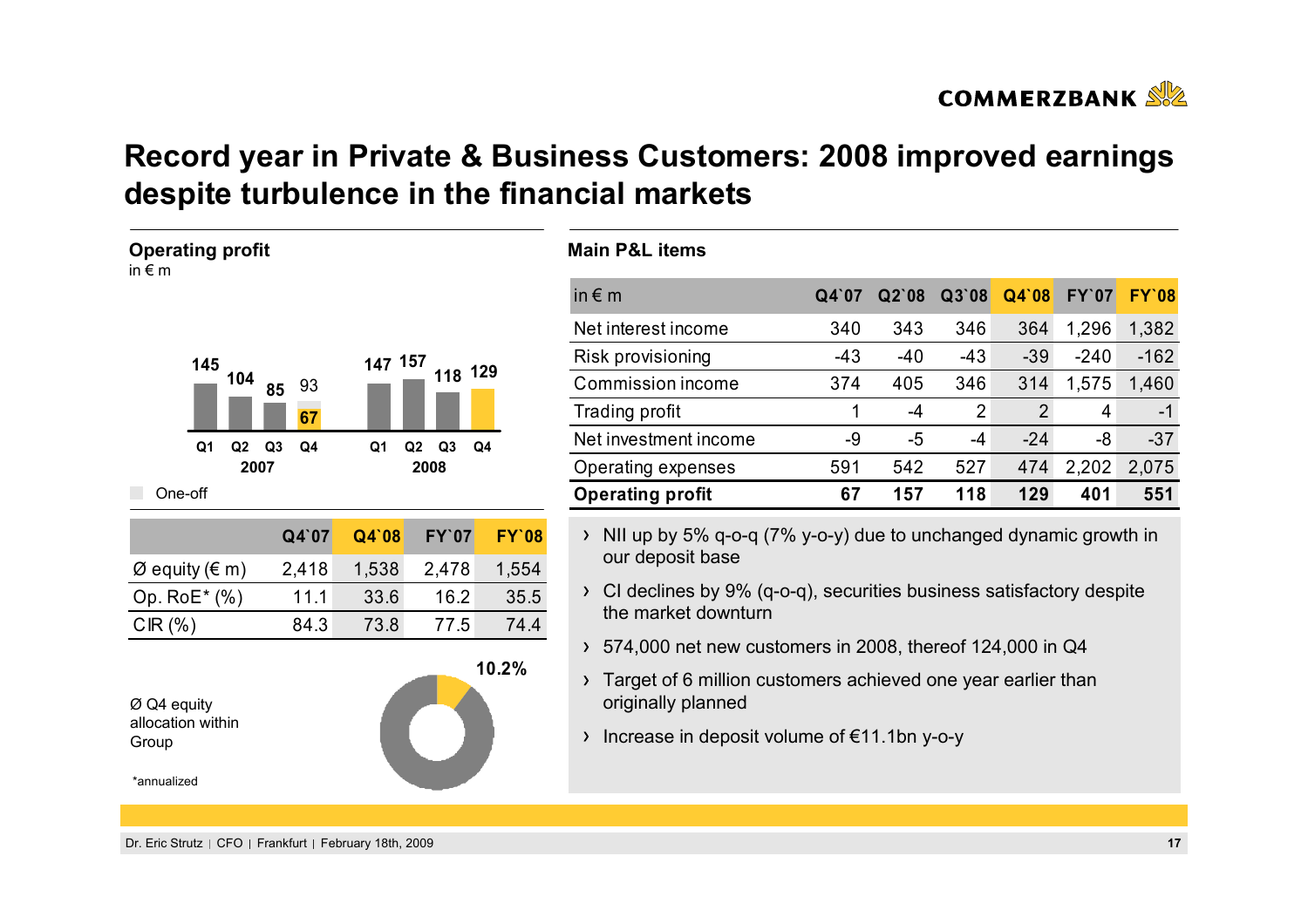

## **Mittelstand with good development in operating business**



| in $\epsilon$ m         | Q4`07 | $Q2$ 08 | Q3'08 | Q4'08 | <b>FY'07</b> | <b>FY'08</b> |
|-------------------------|-------|---------|-------|-------|--------------|--------------|
| Net interest income     | 290   | 299     | 324   | 354   | 1,082        | 1,266        |
| Risk provisioning       | 48    | -8      | $-12$ | -148  | 68           | $-179$       |
| Commission income       | 130   | 144     | 150   | 171   | 645          | 610          |
| Trading profit          | 0     | -2      | $-5$  | 7     |              | 5            |
| Net investment income   | $-22$ | $-3$    | 0     | $-2$  | $-18$        | $-7$         |
| Operating expenses      | 207   | 193     | 197   | 156   | 768          | 740          |
| <b>Operating profit</b> | 200   | 245     | 263   | 128   | 980          | 868          |

- $\rightarrow$  NII up by 9% (q-o-q) due to expansion of margins and volumes in the SME lending business
- If LLP increased in Q4 due to single client events and the economic environment
- CI shows stable growth in 2008 as well as a very strong fourth quarter (14% q-o-q)
- Position strengthened due to €2.5bn SoFFin lending program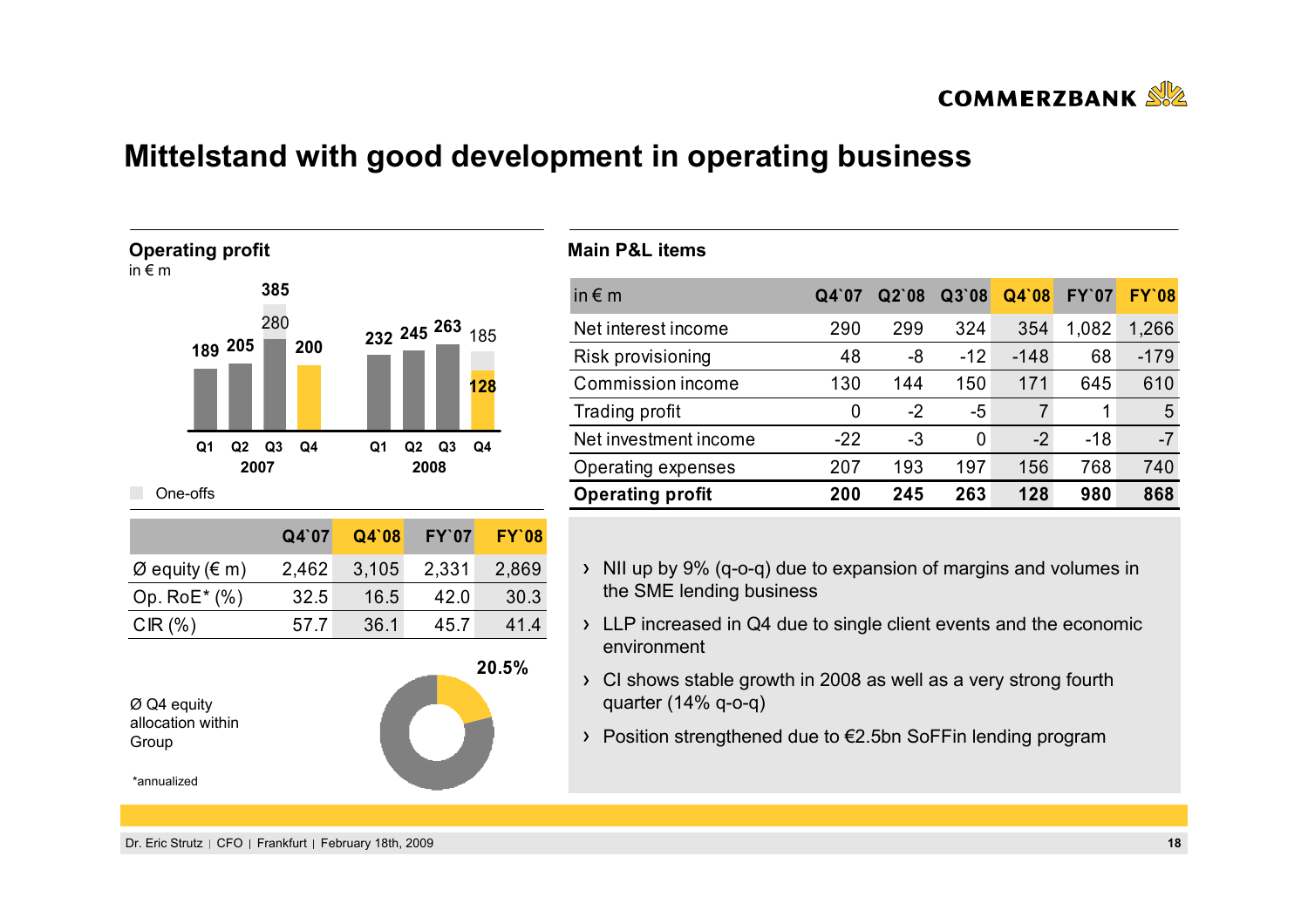

## **Central & Eastern Europe: record result but difficult outlook**



| in $\notin$ m           | Q4'07 | $Q2$ 08 | Q3'08 | Q4`08 | <b>FY'07</b> | <b>FY'08</b> |
|-------------------------|-------|---------|-------|-------|--------------|--------------|
| Net interest income     | 113   | 150     | 206   | 184   | 395          | 661          |
| Risk provisioning       | $-19$ | $-26$   | $-71$ | $-76$ | $-56$        | $-190$       |
| Commission income       | 42    | 56      | 49    | 45    | 172          | 197          |
| Trading profit          | 21    | 35      | 30    | -6    | 94           | 93           |
| Net investment income   |       | 21      | 1     | 8     | 25           | 69           |
| Operating expenses      | 105   | 146     | 144   | 160   | 370          | 555          |
| <b>Operating profit</b> | 59    | 92      | 70    | 19    | 272          | 304          |

- > BRE Bank: good result in 2008, Q4 burdened by financial crisis and the economic environment
- > Operating expenses includes further investments
- mBank: more than 240,000 new customers since the start of business in the Czech Republic and Slovakia
- > Bank Forum: integration process on track accompanied by strict risk and cost management
- Other CEE units: satisfactory business developments despite difficult markets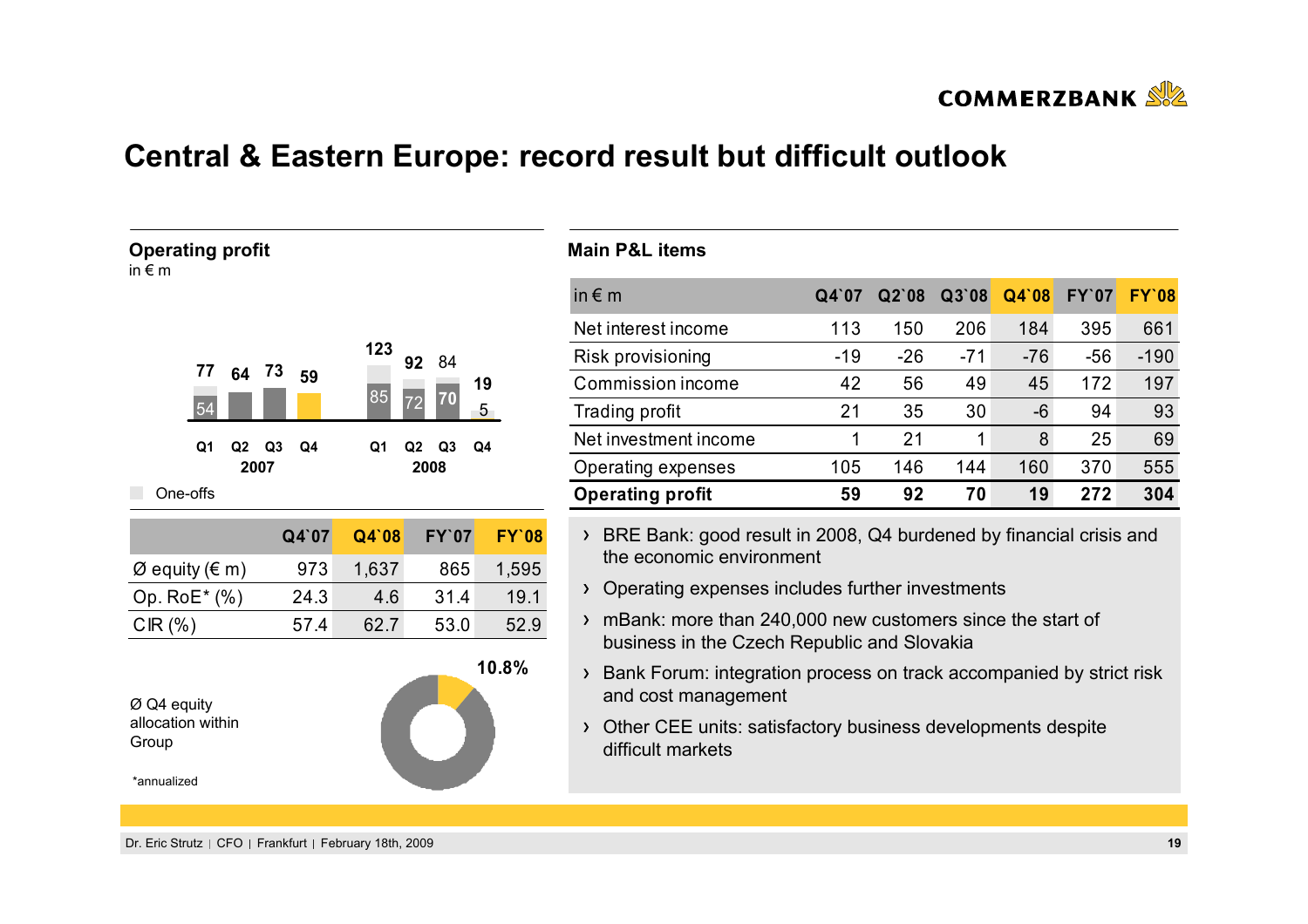

## **Financial crisis hits Corporates & Markets (incl. PFT) extensively**



| in $\notin$ m           | Q4'07  | $Q2$ 08 | Q3'08  | Q4'08  | <b>FY'07</b> | <b>FY'08</b> |
|-------------------------|--------|---------|--------|--------|--------------|--------------|
| Net interest income     | 15     | 124     | 84     | 209    | 371          | 473          |
| Risk provisioning       | $-35$  | $-42$   | $-382$ | $-195$ | $-131$       | $-676$       |
| Commission income       | 39     | 31      | 56     | 38     | 162          | 164          |
| Trading profit          | 41     | 343     | $-263$ | $-674$ | 730          | $-457$       |
| Net investment income   | $-183$ | 14      | $-209$ | $-76$  | $-176$       | $-374$       |
| Operating expenses      | 251    | 328     | 191    | 132    | 1,084        | 934          |
| <b>Operating profit</b> | $-336$ | 158     | $-898$ | $-754$ | -67          | $-1,688$     |

- Trading result negatively affected by mark-down of €303m on a Total Return Swap (position closed) and credit trading business (-€271m)
- $\rightarrow$  NII improved by better performance within Treasury and high margin business with multinational corporates
- Higher LLPs due to follow-up effects (Iceland)
- Cost base lowered y-o-y by waiving bonus payments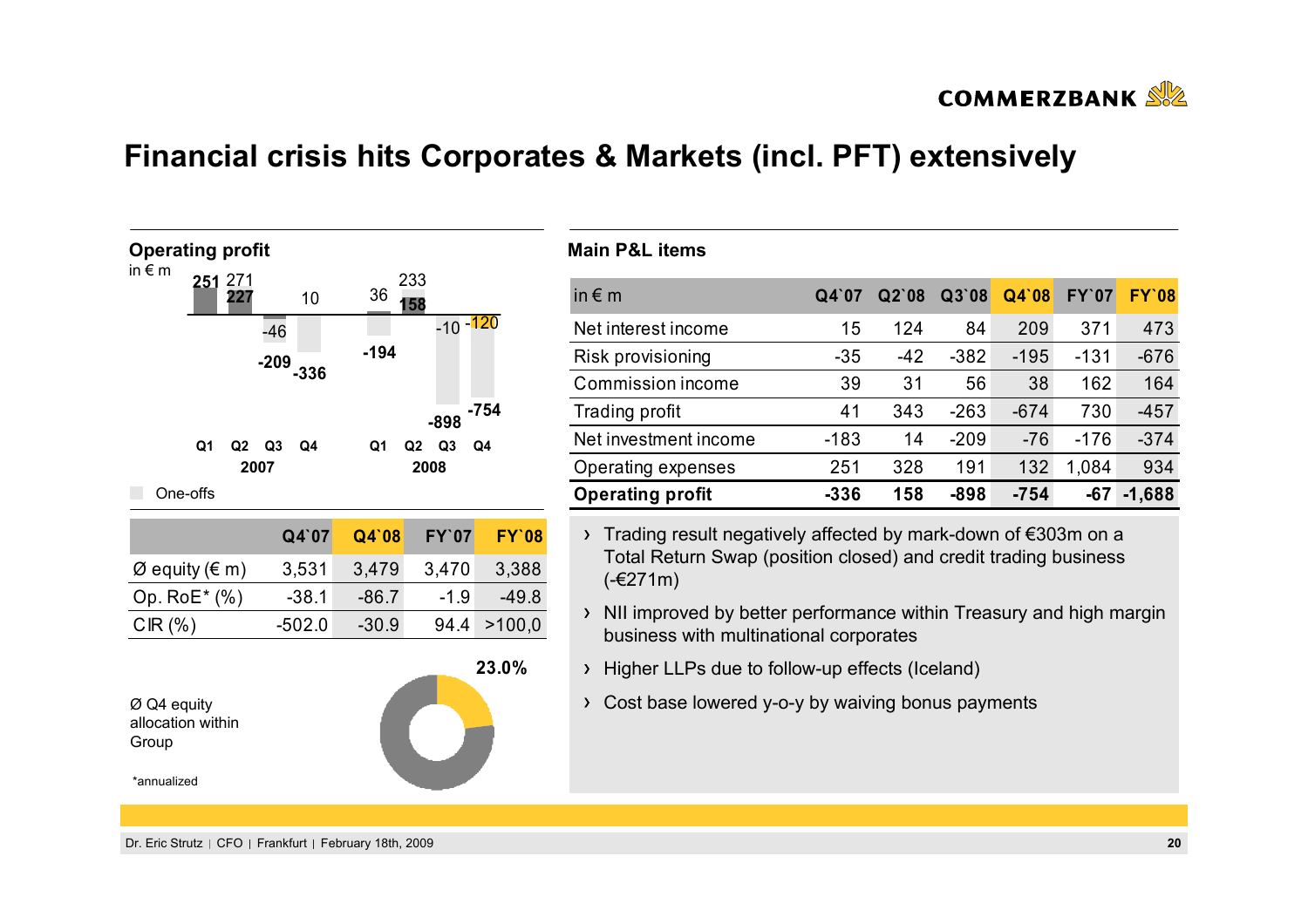

**COMMERZBANK** 

# **Corporates & Markets and PFT dominated by extreme market disruptions**

#### **Main P&L items Corporates & Markets**

| in $\epsilon$ m         | Q4'07  | $Q2$ `08 | Q3'08 | Q4'08  | <b>FY'07</b> | <b>FY'08</b> |
|-------------------------|--------|----------|-------|--------|--------------|--------------|
| Net interest income     | 98     | 105      | 136   | 132    | 373          | 486          |
| Risk provisioning       | -55    | -42      | -276  | $-173$ | -135         | $-543$       |
| Commission income       | 44     | 35       | 59    | 37     | 186          | 174          |
| Trading profit          | 125    | 299      | 130   | $-309$ | 891          | 340          |
| Net investment income   | -184   | -1       | $-67$ | $-98$  | $-324$       | $-286$       |
| Operating expenses      | 224    | 266      | 181   | 128    | 979          | 830          |
| <b>Operating profit</b> | $-204$ | 132      | -197  | $-468$ | 23           | $-583$       |

- > Trading result negatively affected by credit trading business (-€271m), impairments and effects on Iceland exposure
- > Higher LLPs due to further Iceland effect
- $\rightarrow$  Solid NII on the back of improved margin business with multinational corporates
- > Net investment income still suffers from impairments
- > FX business benefits from high market volatility
- Cost base lowered y-o-y by waiving bonus payments

#### **Main P&L items Public Finance & Treasury**

| in $\epsilon$ m         | $Q4$ 07 | Q2'08 | Q3'08  | Q4'08  | <b>FY'07</b> | <b>FY'08</b> |
|-------------------------|---------|-------|--------|--------|--------------|--------------|
| Net interest income     | -83     | 19    | -52    | 77     | -2           | $-13$        |
| Risk provisioning       | 20      | 0     | -106   | $-22$  | 4            | $-133$       |
| Commission income       | -5      | -4    | -3     |        | $-24$        | $-10$        |
| Trading profit          | -84     | 44    | -393   | $-365$ | -161         | $-797$       |
| Net investment income   |         | 15    | $-142$ | 22     | 148          | $-88$        |
| Operating expenses      | 27      | 62    | 10     | 4      | 105          | 104          |
| <b>Operating profit</b> | $-132$  | 26    | -701   | $-286$ | -90          | $-1.105$     |

- Trading loss driven by mark down of €303m on a Total Return Swap
- > NII improved by better Treasury performance
- Loan loss provision up due to lower recovery rates (Iceland)
- Lower expenses caused by waiver of bonuses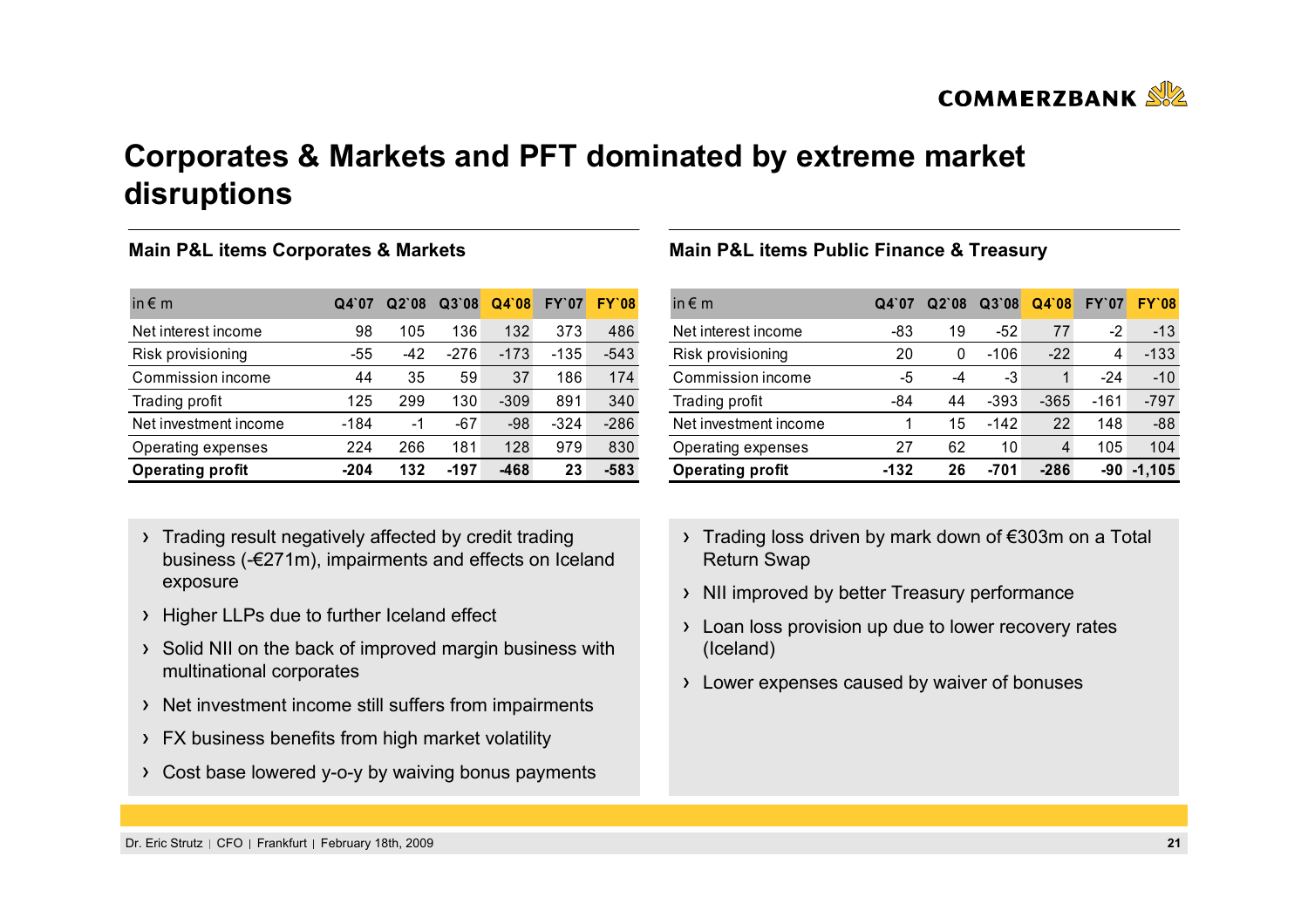

# **Full year operating performance of CRE without RMBS impairments would be positive**



#### **Main P&L items**

| in $\epsilon$ m         | Q4'07 | $Q2$ `08 | Q3'08  | Q4`08  | <b>FY'07</b> | <b>FY'08</b> |
|-------------------------|-------|----------|--------|--------|--------------|--------------|
| Net interest income     | 214   | 209      | 213    | 201    | 845          | 827          |
| Risk provisioning       | -11   | $-298$   | $-92$  | $-178$ | $-115$       | $-618$       |
| Commission income       | 122   | 95       | 121    | 94     | 411          | 418          |
| Trading profit          | -3    | 0        | -1     | $-18$  | 33           | $-17$        |
| Net investment income   | $-68$ | $-119$   | $-143$ | $-127$ | $-194$       | $-473$       |
| Operating expenses      | 155   | 135      | 139    | 85     | 564          | 480          |
| <b>Operating profit</b> | 46    | -222     | $-56$  | $-203$ | 447          | -424         |

NII down from €214m to €201m y-o-y primarily due to reclassification of Commerz Real leasing income to line item "other result"

- Commission income down by 23% to €94m y-o-y as a result of reduced new lending
- $\rightarrow$  Risk provisions +93% to €178m q-o-q due to write downs on International portfolio (incl. Western Europe)
- Subprime RMBS impairments of €107m (75% impaired)
- Operating expenses down due to waiver of bonuses
- Lending portfolio: 90% investment grade

Dr. Eric Strutz CFO Frankfurt February 18th, 2009 **22**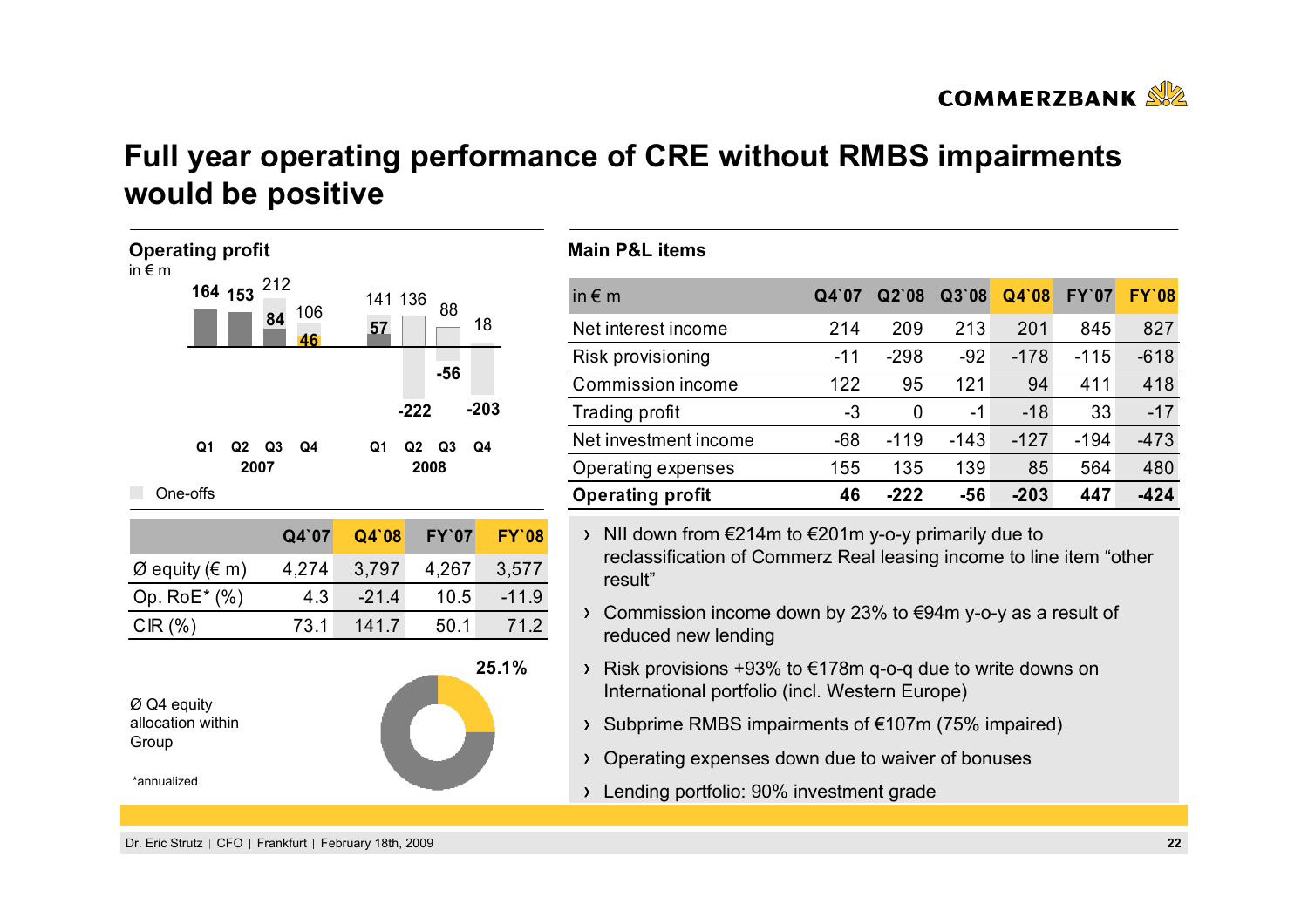

## **Germany: Negative outlook for 2009, better prospects earliest 2010**

#### **Forecast for 2009/2010**

- Currently, Germany is hit by the most severe recession since the end of the second World War. Germany is mainly a victim of rapidly falling foreign demand.
- The German economy is forecast to shrink until mid 2009, thereafter falling house prices in many industrialized countries will allow only for an anaemic upswing of the German economy.
- But stable house prices, the absence of any excesses in both consumers' and firms' indebtedness and high price competitiveness should at least argue for an outperformance of the German economy relative to its Western European peers.

#### **Germany: No excesses in indebtedness**

Debt of non-financial corporates, in percent of GDP



#### **Germany: Significant improvement of price competitiveness**

Unit labour costs, increase since 1998 (start of EMU)

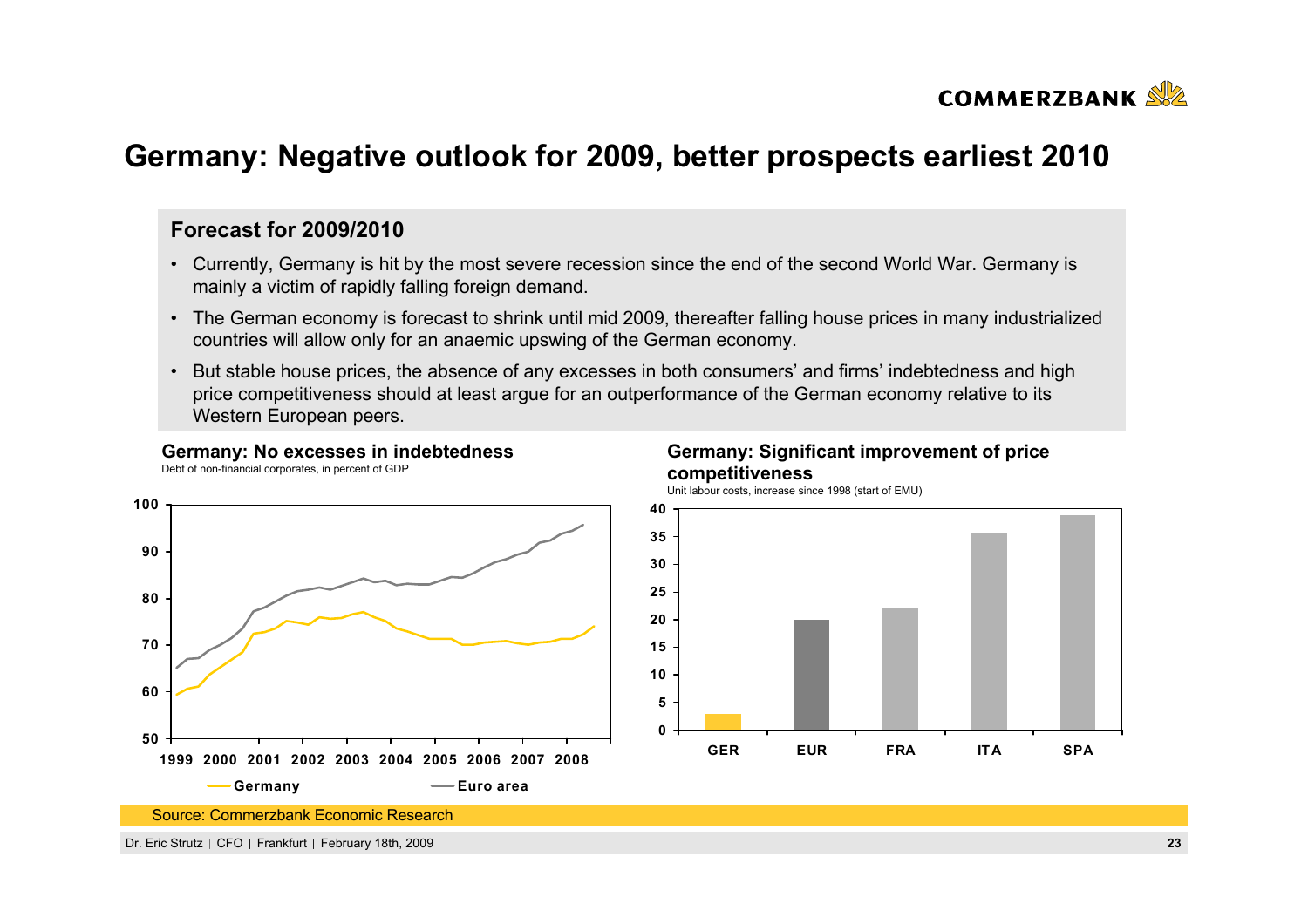

## **Outlook**

| $\overline{1}$ . | Market environment expected to remain extremely difficult in the coming<br>quarters |
|------------------|-------------------------------------------------------------------------------------|
|                  |                                                                                     |
| 2.               | Revenues will be affected by less business activities, costs remain under control   |
|                  |                                                                                     |
| $\mathbf{3}$     | Loan loss provision is expected to increase                                         |
|                  |                                                                                     |
|                  | Dresdner Bank integration is well on track                                          |
|                  |                                                                                     |
|                  | The new Cammer-book has the right business est up                                   |

The new Commerzbank has the right business set-up, an efficient cost base and will emerge strengthened from the crisis and the crisis and will emerge strengthened from the crisis

Dr. Eric Strutz CFO Frankfurt February 18th, 2009 **24**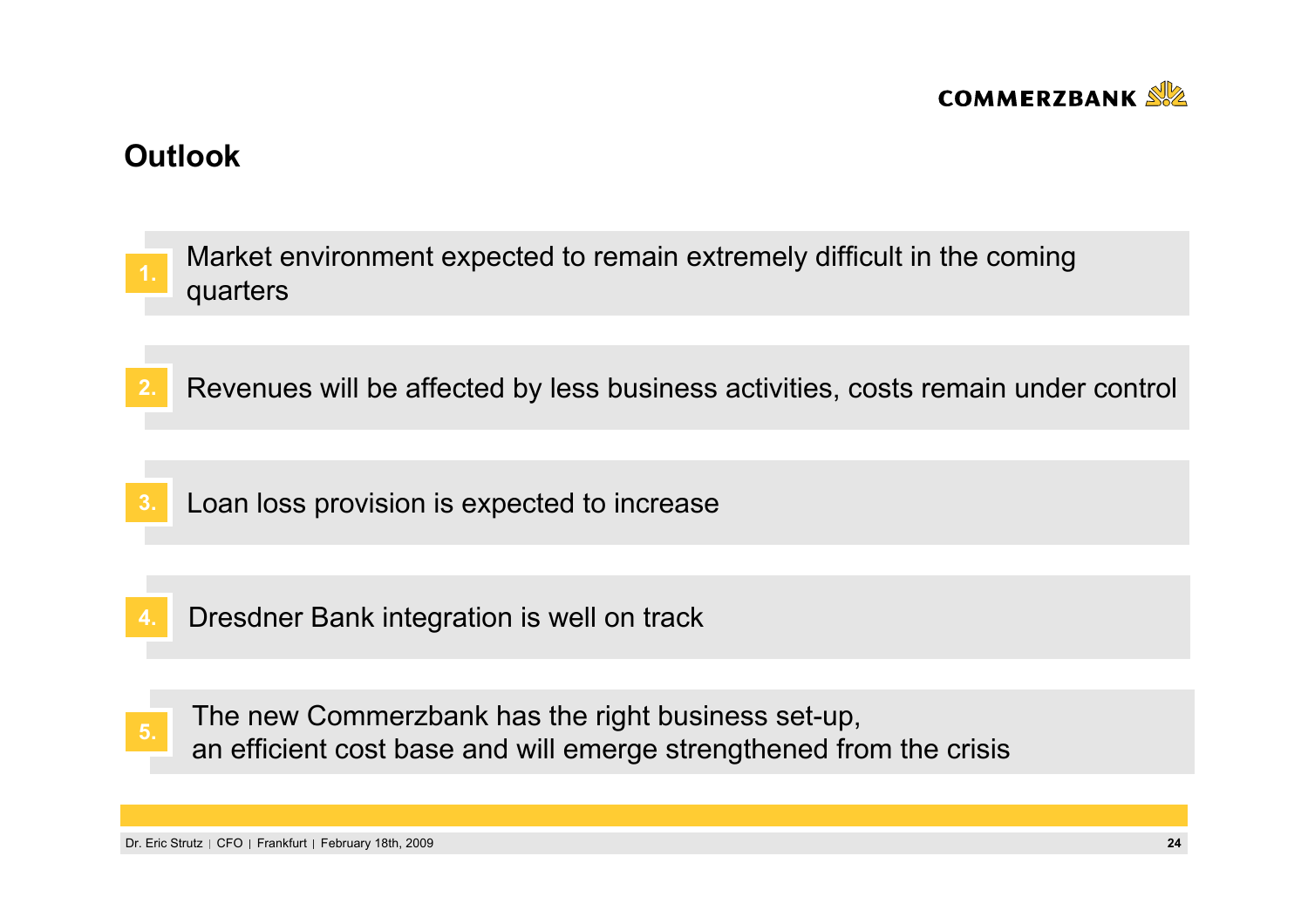

# **Appendix 1**

Dr. Eric Strutz | CFO | Frankfurt | February 18th, 2009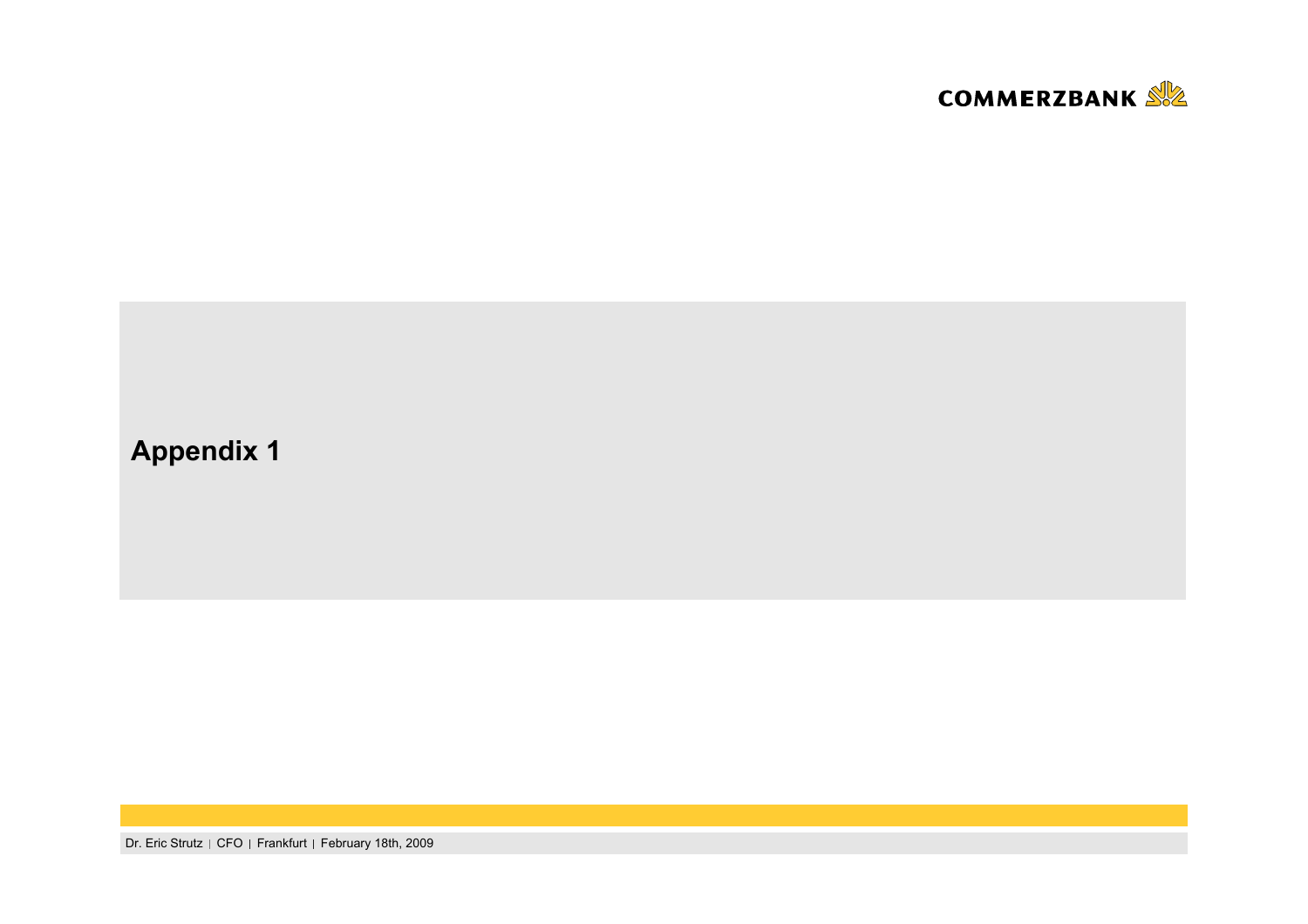

# **Further impairments on ABS portfolio caused by deteriorating credit markets**

| ABS Portfolio – Breakdown of Products |     |       |              |                             |                     |     |              |
|---------------------------------------|-----|-------|--------------|-----------------------------|---------------------|-----|--------------|
| in $\epsilon$ bn                      |     | 22.4  |              |                             |                     |     |              |
|                                       |     |       |              |                             |                     |     |              |
|                                       |     |       |              |                             |                     |     |              |
|                                       |     |       |              |                             |                     |     |              |
|                                       |     |       |              |                             |                     |     |              |
|                                       |     |       |              | 11.2                        |                     |     |              |
|                                       |     |       |              |                             |                     |     |              |
|                                       |     |       |              |                             |                     |     |              |
|                                       |     |       |              |                             |                     |     |              |
|                                       |     |       |              |                             |                     |     |              |
|                                       |     | 06/07 |              | 12/08                       |                     |     |              |
| Government guaranteed                 |     |       | 5.72         |                             | <b>Consumer ABS</b> |     | 0.15         |
| Trading book C&M                      |     |       | 1.60         | $\blacksquare$ SME-CDO      |                     |     | 0.18         |
| Non-US RMBS                           |     |       | 1.20         |                             | US Housing CDO      |     | 0.01         |
| <b>CDO Corporates</b>                 |     |       | 0.96         |                             | Monoline-Wrapped    |     | 0.05         |
| $\blacksquare$ CRE-EU                 |     |       | 0.71         | <b>CRE-US</b>               |                     |     | 0.09         |
| US RMBS                               |     |       | 0.27         | $\blacksquare$ Others       |                     |     | 0.21         |
| Rating: banking book (in %)           |     |       |              | Rating: trading book (in %) |                     |     |              |
| <b>AAA</b>                            | AA  | A     | <b>BBB-D</b> | <b>AAA</b>                  | AA                  | A   | <b>BBB-D</b> |
| 81.1                                  | 9.2 | 5.9   | 4.2          | 70.5                        | 13.4                | 8.6 | 7.5          |

## **Portfolio details**

- US RMBS impaired by roughly 75%
- ABS portfolio significantly de-risked
- Overall high rating quality in both banking and trading book

## **Impairments** (in € m)

|                 | Q <sub>2</sub> 07 | Q3 07 | Q4 07 | Q1 08 | Q <sub>2</sub> 08 | Q3 08 | Q4 08 |
|-----------------|-------------------|-------|-------|-------|-------------------|-------|-------|
| <b>US RMBS</b>  |                   | 128   | 60    | 84    | 119               | 144   | 109   |
| US Housing CDOs | 44                | 163   | 188   | 25    | 15                |       | 11    |
| CDO corporates  |                   |       |       | 116   | 18                | 55    | 161   |
| <b>Others</b>   |                   |       |       | 19    | 18                | 38    | 53    |
| <b>Total</b>    | 44                | 291   | 248   | 244   | 170               | 244   | 334   |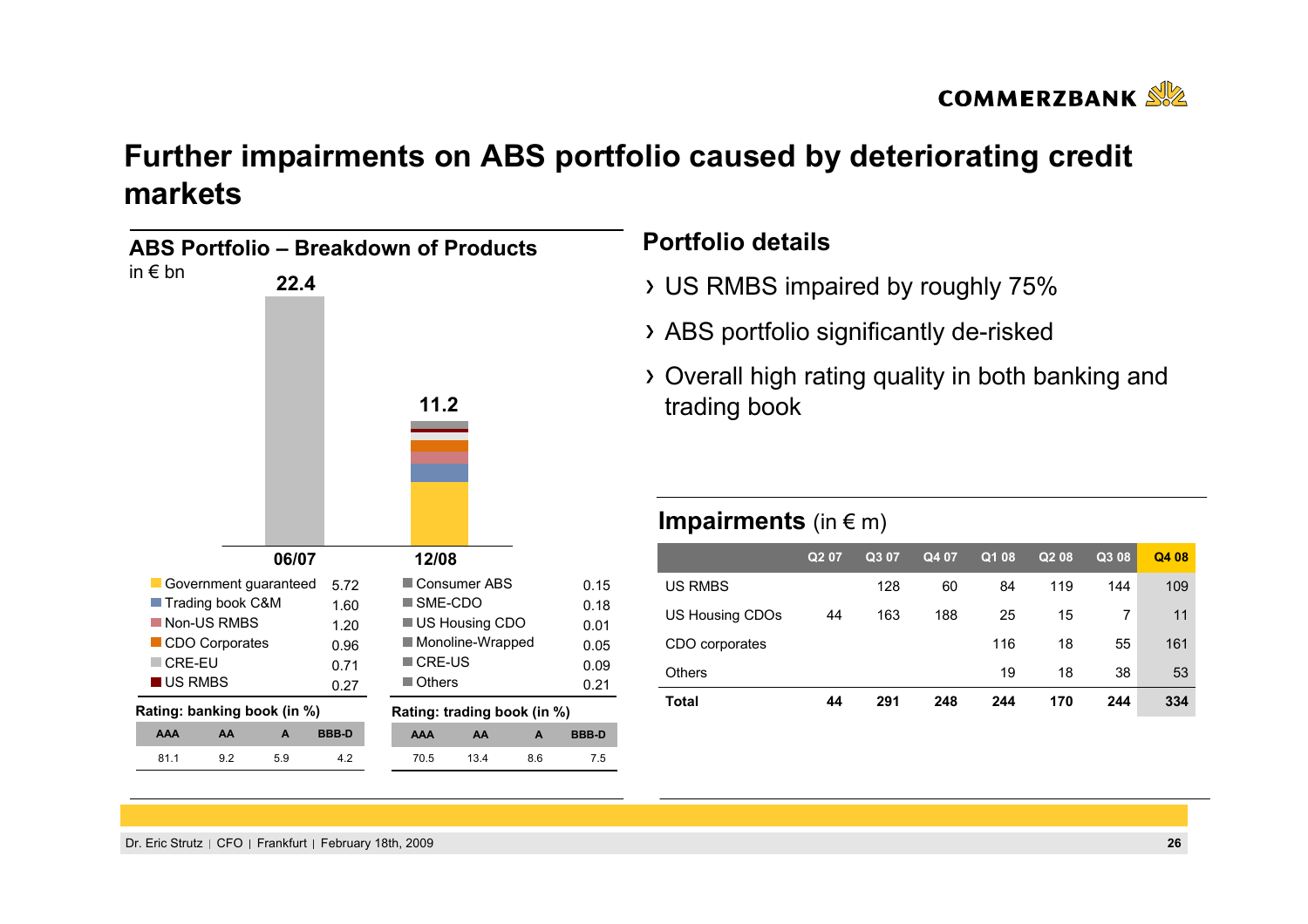

# **Commerzbank Group**

| in $\epsilon$ m                             | Q1 2007 | Q2 2007 | Q3 2007 | Q4 2007 | <b>FY 2007</b> | Q1 2008 | Q2 2008     | Q3 2008  | Q4 2008      | <b>FY 2008</b> |
|---------------------------------------------|---------|---------|---------|---------|----------------|---------|-------------|----------|--------------|----------------|
| Net interest income                         | 1,039   | 1,003   | 994     | 971     | 4,007          | 1,019   | 1,174       | 1,211    | 1,325        | 4,729          |
| Provision for possible loan losses          | $-160$  | $-151$  | $-107$  | $-61$   | $-479$         | $-175$  | $-414$      | $-628$   | $-638$       | $-1,855$       |
| Net interest income after provisioning      | 879     | 852     | 887     | 910     | 3,528          | 844     | 760         | 583      | 687          | 2,874          |
| Net commission income                       | 847     | 758     | 810     | 735     | 3,150          | 732     | 717         | 720      | 677          | 2,846          |
| Trading profit                              | 301     | 381     | 124     | 73      | 879            | 173     | 375         | $-297$   | $-701$       | $-450$         |
| Net investment income                       | 225     | 262     | $-238$  | $-123$  | 126            | $-26$   | -86         | $-229$   | $-324$       | $-665$         |
| Other result                                | 16      | 146     | 61      | $-27$   | 196            | 34      | 91          | $-15$    | $-137$       | $-27$          |
| Revenue before LLP                          | 2,428   | 2,550   | 1,751   | 1,629   | 8,358          | 1,932   | 2,271       | 1,390    | 840          | 6,433          |
| Revenue after LLP                           | 2,268   | 2,399   | 1,644   | 1,568   | 7,879          | 1,757   | 1,857       | 762      | 202          | 4,578          |
| Operating expenses                          | 1,360   | 1,324   | 1,283   | 1,399   | 5,366          | 1,322   | 1,373       | 1,237    | 1,024        | 4,956          |
| Operating profit                            | 908     | 1,075   | 361     | 169     | 2,513          | 435     | 484         | $-475$   | $-822$       | $-378$         |
| Restructuring expenses                      | 0       | 0       | 0       | 8       | 8              | 25      | $\mathbf 0$ | 0        | $\mathbf{0}$ | 25             |
| Pre-tax profit                              | 908     | 1,075   | 361     | 161     | 2,505          | 410     | 484         | $-475$   | $-822$       | $-403$         |
|                                             |         |         |         |         |                |         |             |          |              |                |
| Average equity tied up                      | 13,414  | 13,467  | 13,464  | 13,424  | 13,442         | 14,477  | 14,607      | 14,863   | 15,125       | 14,768         |
| Operating return on equity (%)              | 27.1%   | 31.9%   | 10.7%   | 5.0%    | 18.7%          | 12.0%   | 13.3%       | $-12.8%$ | $-21.7%$     | $-2.6%$        |
| Cost/income ratio in operating business (%) | 56.0%   | 51.9%   | 73.3%   | 85.9%   | 64.2%          | 68.4%   | 60.5%       | 89.0%    | 121.9%       | 77.0%          |
| Return on equity of pre-tax profit (%)      | 27.1%   | 31.9%   | 10.7%   | 4.8%    | 18.6%          | 11.3%   | 13.3%       | $-12.8%$ | $-21.7%$     | $-2.7%$        |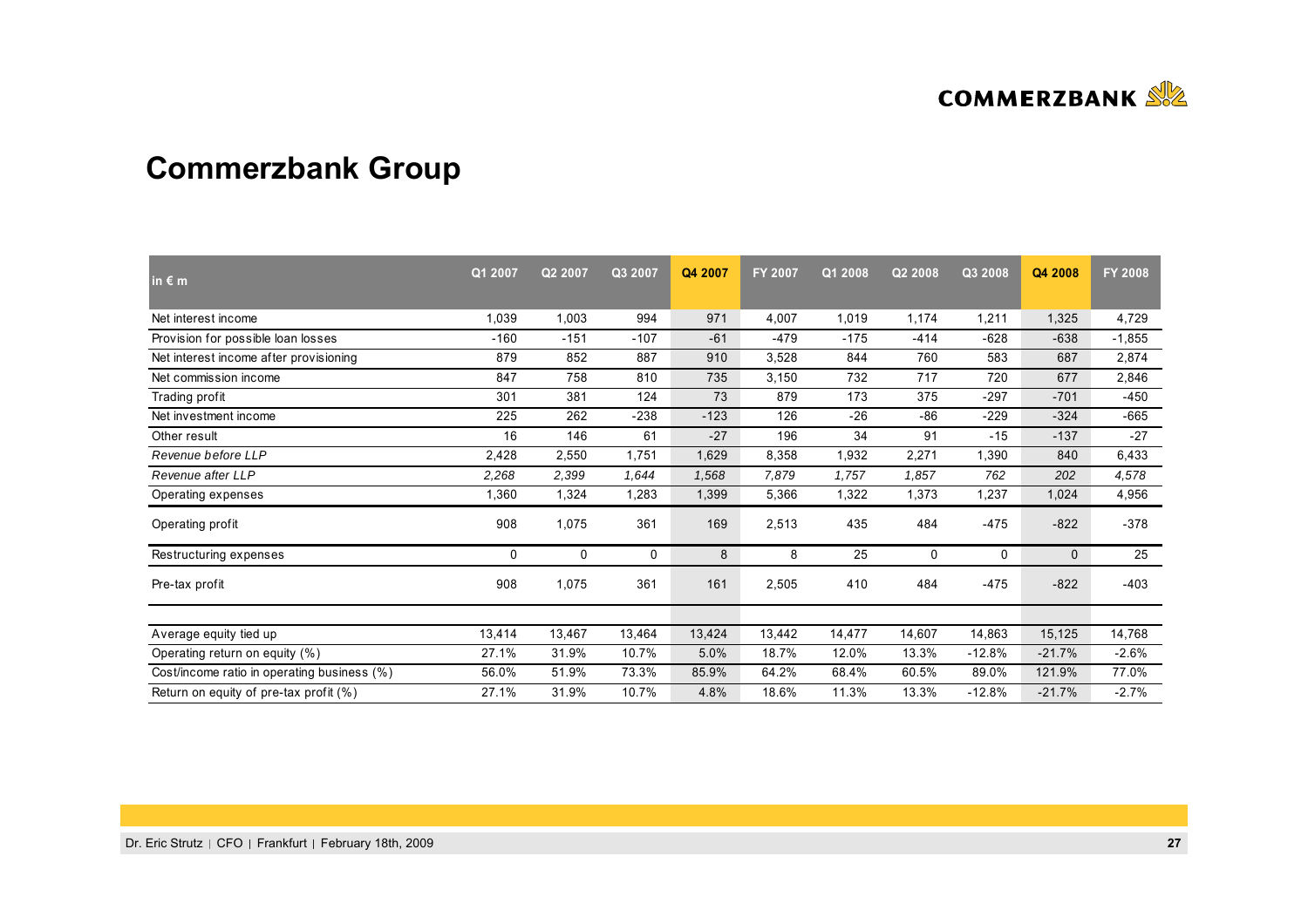

## **Private and Business Customers**

| in $\varepsilon$ m                          | Q1 2007        | Q2 2007 | Q3 2007 | Q4 2007      | <b>FY 2007</b> | Q1 2008 | Q2 2008 | Q3 2008        | Q4 2008        | <b>FY 2008</b> |
|---------------------------------------------|----------------|---------|---------|--------------|----------------|---------|---------|----------------|----------------|----------------|
| Net interest income                         | 319            | 318     | 319     | 340          | 1,296          | 329     | 343     | 346            | 364            | 1,382          |
| Provision for possible loan losses          | $-73$          | $-66$   | $-58$   | $-43$        | $-240$         | -40     | $-40$   | $-43$          | $-39$          | $-162$         |
| Net interest income after provisioning      | 246            | 252     | 261     | 297          | 1,056          | 289     | 303     | 303            | 325            | 1,220          |
| Net commission income                       | 430            | 380     | 391     | 374          | 1,575          | 395     | 405     | 346            | 314            | 1,460          |
| Trading profit                              |                |         |         | $\mathbf{1}$ | 4              | $-1$    | $-4$    | $\overline{2}$ | $\overline{2}$ | $-1$           |
| Net investment income                       | $\overline{2}$ | 1       | $-2$    | -9           | -8             | $-4$    | $-5$    | $-4$           | $-24$          | $-37$          |
| Other result                                | $-1$           |         | $-19$   | $-5$         | $-24$          | 0       | 0       | $-2$           | $-14$          | $-16$          |
| Revenue before LLP                          | 751            | 701     | 690     | 701          | 2,843          | 719     | 739     | 688            | 642            | 2,788          |
| Revenue after LLP                           | 678            | 635     | 632     | 658          | 2,603          | 679     | 699     | 645            | 603            | 2,626          |
| Operating expenses                          | 533            | 531     | 547     | 591          | 2,202          | 532     | 542     | 527            | 474            | 2,075          |
| Operating profit                            | 145            | 104     | 85      | 67           | 401            | 147     | 157     | 118            | 129            | 551            |
| Restructuring expenses                      | $\mathbf{0}$   | 0       | 0       | $\mathbf{0}$ | 0              | 0       | 0       | 0              | 0              | $\mathbf 0$    |
| Pre-tax profit                              | 145            | 104     | 85      | 67           | 401            | 147     | 157     | 118            | 129            | 551            |
|                                             |                |         |         |              |                |         |         |                |                |                |
| Average equity tied up                      | 2,530          | 2,498   | 2,466   | 2,418        | 2,478          | 1,574   | 1,536   | 1,567          | 1,538          | 1,554          |
| Operating return on equity (%)              | 22.9%          | 16.7%   | 13.8%   | 11.1%        | 16.2%          | 37.4%   | 40.9%   | 30.1%          | 33.6%          | 35.5%          |
| Cost/income ratio in operating business (%) | 71.0%          | 75.7%   | 79.3%   | 84.3%        | 77.5%          | 74.0%   | 73.3%   | 76.6%          | 73.8%          | 74.4%          |
| Return on equity of pre-tax profit (%)      | 22.9%          | 16.7%   | 13.8%   | 11.1%        | 16.2%          | 37.4%   | 40.9%   | 30.1%          | 33.6%          | 35.5%          |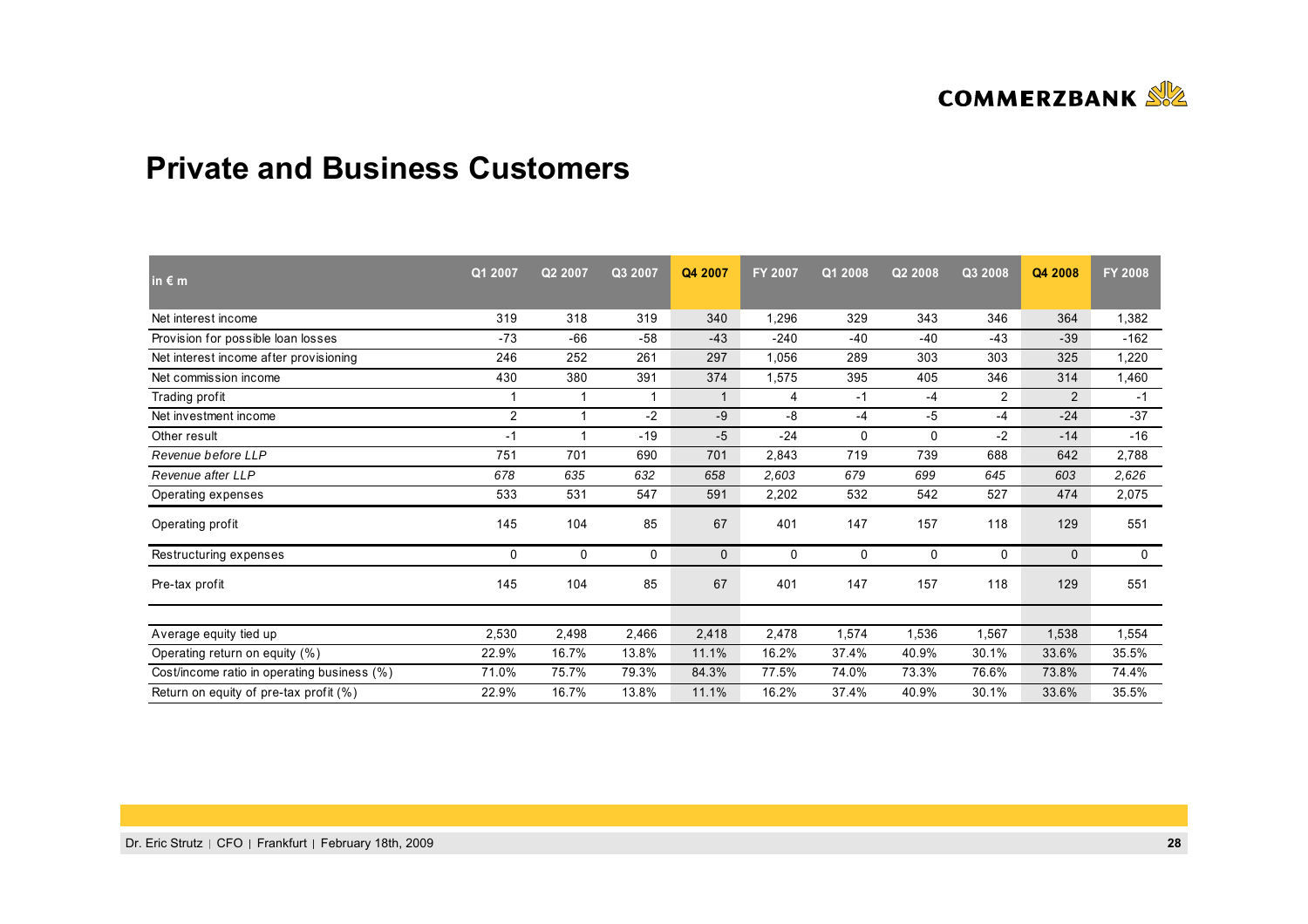

## **Mittelstand**

| in $\epsilon$ m                             | Q1 2007      | Q2 2007 | Q3 2007     | Q4 2007      | <b>FY 2007</b> | Q1 2008  | Q2 2008      | Q3 2008      | Q4 2008        | <b>FY 2008</b> |
|---------------------------------------------|--------------|---------|-------------|--------------|----------------|----------|--------------|--------------|----------------|----------------|
| Net interest income                         | 250          | 263     | 278         | 290          | 1,082          | 289      | 299          | 324          | 354            | 1,266          |
| Provision for possible loan losses          | $-19$        | -9      | 48          | 48           | 68             | $-11$    | -8           | $-12$        | $-148$         | $-179$         |
| Net interest income after provisioning      | 231          | 254     | 326         | 338          | 1,150          | 278      | 291          | 312          | 206            | 1,087          |
| Net commission income                       | 144          | 132     | 239         | 130          | 645            | 145      | 144          | 150          | 171            | 610            |
| Trading profit                              | 0            | 0       |             | $\mathbf{0}$ |                | 5        | $-2$         | $-5$         | $\overline{7}$ | 5              |
| Net investment income                       | 0            | 0       | 4           | $-22$        | $-18$          | $-2$     | -3           | $\mathbf{0}$ | $-2$           | $-7$           |
| Other result                                |              | 4       | 5           | $-39$        | $-30$          | 0        | 8            | 3            | $-98$          | $-87$          |
| Revenue before LLP                          | 395          | 399     | 527         | 359          | 1,680          | 437      | 446          | 445          | 432            | 1,787          |
| Revenue after LLP                           | 376          | 390     | 575         | 407          | 1,748          | 426      | 438          | 460          | 284            | 1,608          |
| Operating expenses                          | 187          | 185     | 190         | 207          | 768            | 194      | 193          | 197          | 156            | 740            |
| Operating profit                            | 189          | 205     | 385         | 200          | 980            | 232      | 245          | 263          | 128            | 868            |
| Restructuring expenses                      | $\mathbf{0}$ | 0       | $\mathbf 0$ | $\mathbf{0}$ | 0              | $\Omega$ | $\mathbf{0}$ | $\Omega$     | $\mathbf{0}$   | $\mathbf 0$    |
| Pre-tax profit                              | 189          | 205     | 385         | 200          | 980            | 232      | 245          | 263          | 128            | 868            |
|                                             |              |         |             |              |                |          |              |              |                |                |
| Average equity tied up                      | 2,198        | 2,265   | 2,397       | 2,462        | 2,331          | 2,685    | 2,723        | 2,963        | 3,105          | 2,869          |
| Operating return on equity (%)              | 34.4%        | 36.2%   | 64.2%       | 32.5%        | 42.0%          | 34.6%    | 36.0%        | 35.5%        | 16.5%          | 30.3%          |
| Cost/income ratio in operating business (%) | 47.3%        | 46.4%   | 36.1%       | 57.7%        | 45.7%          | 44.4%    | 43.3%        | 41.7%        | 36.1%          | 41.4%          |
| Return on equity of pre-tax profit (%)      | 34.4%        | 36.2%   | 64.2%       | 32.5%        | 42.0%          | 34.6%    | 36.0%        | 35.5%        | 16.5%          | 30.3%          |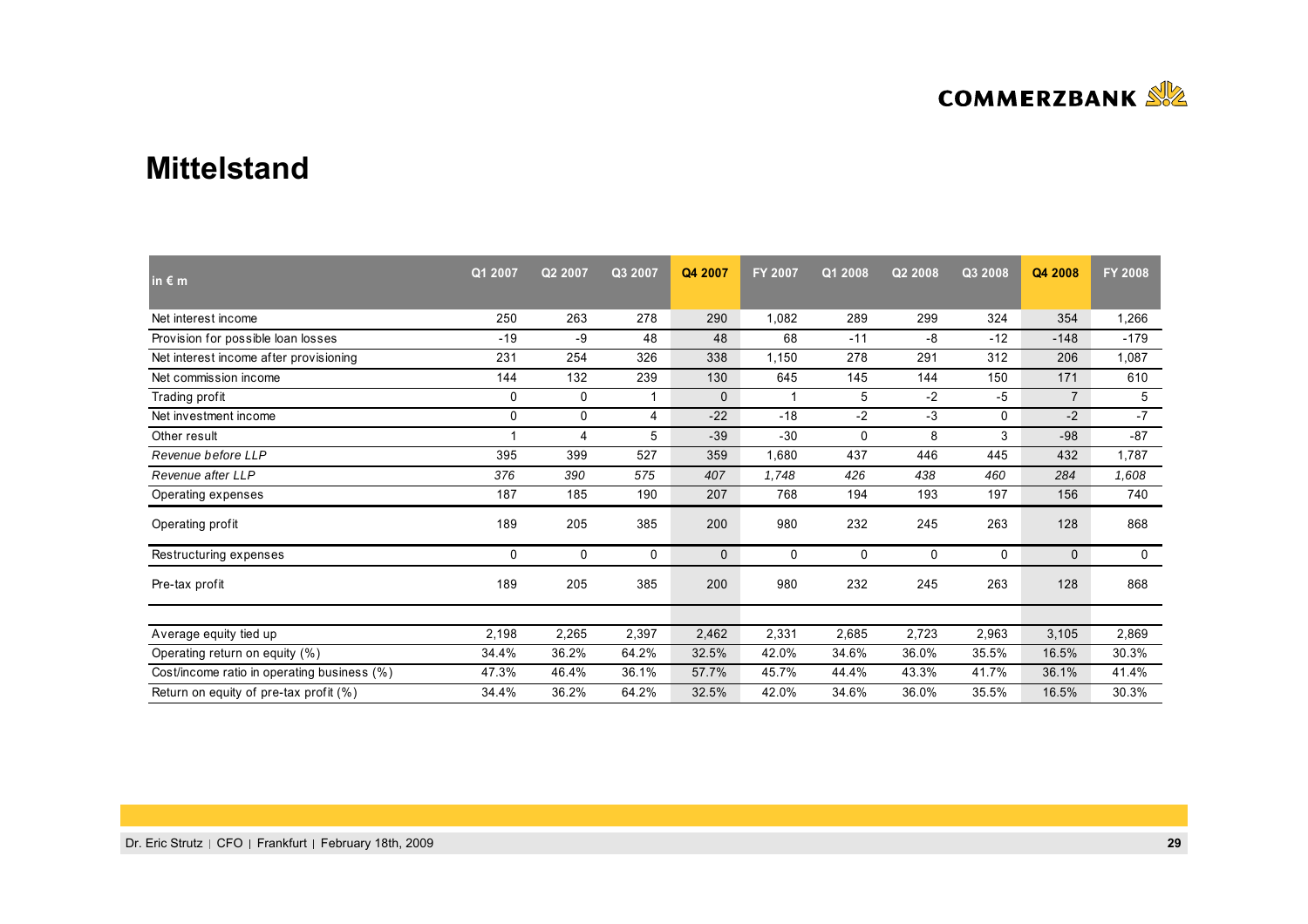

# **Central and Eastern Europe**

| in $\varepsilon$ m                          | Q1 2007      | Q2 2007     | Q3 2007 | Q4 2007      | <b>FY 2007</b> | Q1 2008 | Q2 2008        | Q3 2008 | Q4 2008      | <b>FY 2008</b> |
|---------------------------------------------|--------------|-------------|---------|--------------|----------------|---------|----------------|---------|--------------|----------------|
| Net interest income                         | 83           | 97          | 103     | 113          | 395            | 121     | 150            | 206     | 184          | 661            |
| Provision for possible loan losses          | $-11$        | $-16$       | $-10$   | $-19$        | $-56$          | $-17$   | $-26$          | $-71$   | $-76$        | $-190$         |
| Net interest income after provisioning      | 72           | 81          | 93      | 94           | 339            | 104     | 124            | 135     | 108          | 471            |
| Net commission income                       | 43           | 43          | 44      | 42           | 172            | 47      | 56             | 49      | 45           | 197            |
| Trading profit                              | 21           | 30          | 22      | 21           | 94             | 34      | 35             | 30      | $-6$         | 93             |
| Net investment income                       | 24           | $\mathbf 1$ | $-1$    | $\mathbf{1}$ | 25             | 39      | 21             |         | 8            | 69             |
| Other result                                | 0            | 1           | 4       | 6            | 12             | 4       | $\overline{2}$ | $-1$    | 24           | 29             |
| Revenue before LLP                          | $\mathbf 0$  | 0           | 172     | 183          | 698            | 245     | 264            | 144     | 255          | 1,049          |
| Revenue after LLP                           | 160          | 156         | 162     | 164          | 642            | 228     | 238            | 214     | 179          | 859            |
| Operating expenses                          | 83           | 92          | 89      | 105          | 370            | 105     | 146            | 144     | 160          | 555            |
| Operating profit                            | 77           | 64          | 73      | 59           | 272            | 123     | 92             | 70      | 19           | 304            |
| Restructuring expenses                      | $\mathbf{0}$ | 0           | 0       | $\mathbf{0}$ | 0              | 0       | 0              | 0       | $\mathbf{0}$ | $\mathbf 0$    |
| Pre-tax profit                              | 77           | 64          | 73      | 59           | 272            | 123     | 92             | 70      | 19           | 304            |
|                                             |              |             |         |              |                |         |                |         |              |                |
| Average equity tied up                      | 769          | 818         | 901     | 973          | 865            | 1,357   | 1,643          | 1,745   | 1,637        | 1,595          |
| Operating return on equity (%)              | 40.1%        | 31.3%       | 32.4%   | 24.3%        | 31.4%          | 36.3%   | 22.4%          | 16.0%   | 4.6%         | 19.1%          |
| Cost/income ratio in operating business (%) | 48.5%        | 53.5%       | 51.7%   | 57.4%        | 53.0%          | 42.9%   | 55.3%          | 50.5%   | 62.7%        | 52.9%          |
| Return on equity of pre-tax profit (%)      | 40.1%        | 31.3%       | 32.4%   | 24.3%        | 31.4%          | 36.3%   | 22.4%          | 16.0%   | 4.6%         | 19.1%          |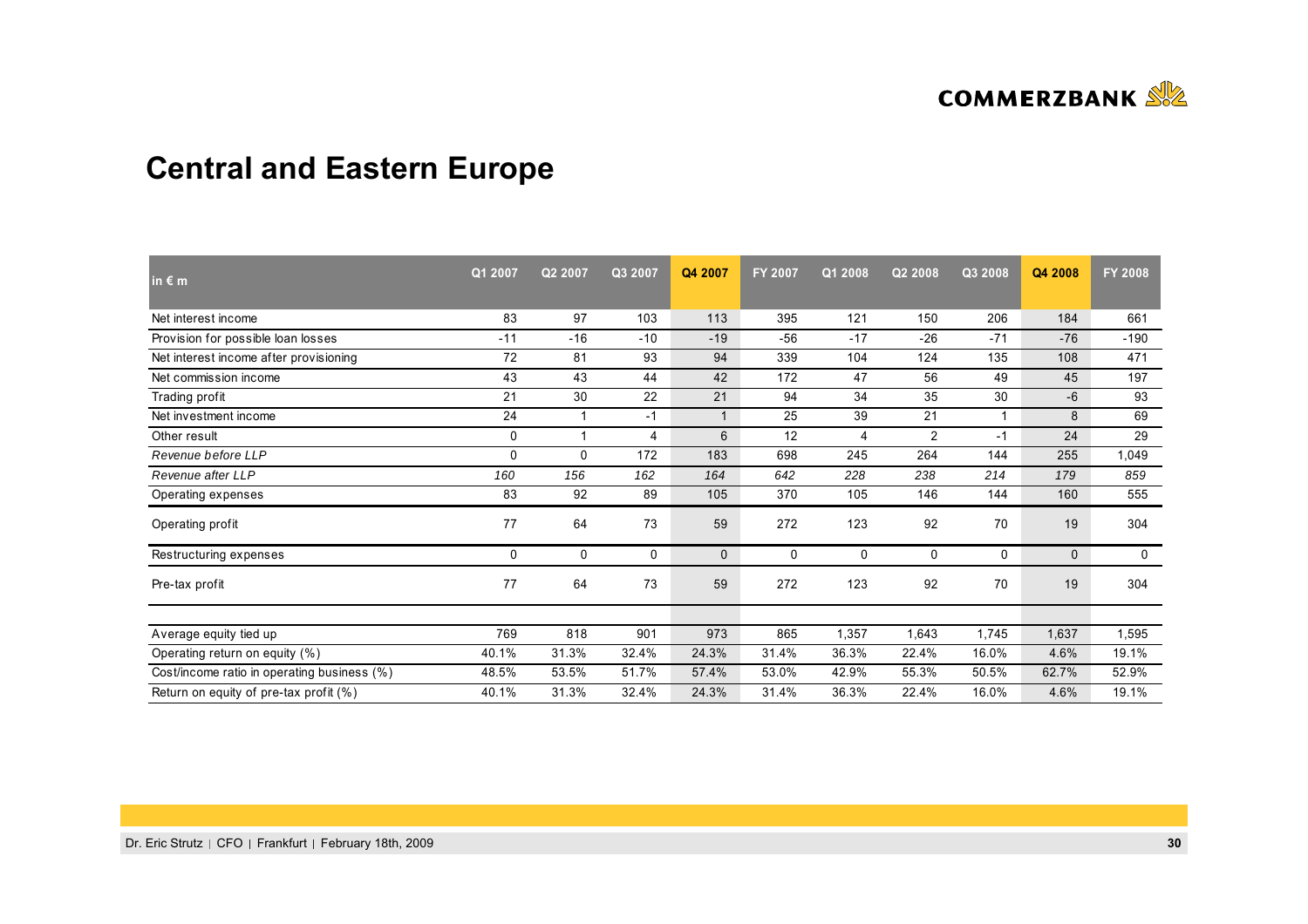

# **Corporates & Markets (incl. PFT)**

| in $\epsilon$ m                             | Q1 2007      | Q2 2007 | Q3 2007  | Q4 2007   | <b>FY 2007</b> | Q1 2008  | Q2 2008      | Q3 2008      | Q4 2008      | <b>FY 2008</b> |
|---------------------------------------------|--------------|---------|----------|-----------|----------------|----------|--------------|--------------|--------------|----------------|
| Net interest income                         | 169          | 107     | 80       | 15        | 371            | 56       | 124          | 84           | 209          | 473            |
| Provision for possible loan losses          | $-18$        | $-17$   | $-61$    | $-35$     | $-131$         | $-57$    | $-42$        | $-382$       | $-195$       | $-676$         |
| Net interest income after provisioning      | 151          | 90      | 19       | $-20$     | 240            | $-1$     | 82           | $-298$       | 14           | $-203$         |
| Net commission income                       | 39           | 54      | 30       | 39        | 162            | 39       | 31           | 56           | 38           | 164            |
| Trading profit                              | 255          | 329     | 105      | 41        | 730            | 137      | 343          | $-263$       | $-674$       | $-457$         |
| Net investment income                       | 86           | 44      | $-123$   | $-183$    | $-176$         | $-103$   | 14           | $-209$       | $-76$        | $-374$         |
| Other result                                | 3            | 6       | 14       | 38        | 61             | 17       | 16           |              | 76           | 116            |
| Revenue before LLP                          | 552          | 540     | 106      | $-50$     | 1,148          | 146      | 528          | $-1,096$     | $-427$       | -78            |
| Revenue after LLP                           | 534          | 523     | 45       | $-85$     | 1,017          | 89       | 486          | $-707$       | $-622$       | $-754$         |
| Operating expenses                          | 283          | 296     | 254      | 251       | 1,084          | 283      | 328          | 191          | 132          | 934            |
| Operating profit                            | 251          | 227     | $-209$   | $-336$    | $-67$          | $-194$   | 158          | $-898$       | $-754$       | $-1,688$       |
| Restructuring expenses                      | $\mathbf{0}$ | 0       | 0        | 8         | 8              | 25       | $\mathbf{0}$ | $\mathbf{0}$ | $\mathbf{0}$ | 25             |
| Pre-tax profit                              | 251          | 227     | $-209$   | $-344$    | $-75$          | $-219$   | 158          | $-898$       | $-754$       | $-1,713$       |
|                                             |              |         |          |           |                |          |              |              |              |                |
| Average equity tied up                      | 3,368        | 3,408   | 3,574    | 3,531     | 3,470          | 3,483    | 3,414        | 3,177        | 3,479        | 3,388          |
| Operating return on equity (%)              | 29.8%        | 26.6%   | $-23.4%$ | $-38.1%$  | $-1.9%$        | $-22.3%$ | 18.5%        | $-113.1%$    | $-86.7%$     | $-49.8%$       |
| Cost/income ratio in operating business (%) | 51.3%        | 54.8%   | 239.6%   | $-502.0%$ | 94.4%          | 193.8%   | 62.1%        | $-58.8%$     | $-30.9%$     | $-1197.4%$     |
| Return on equity of pre-tax profit (%)      | 29.8%        | 26.6%   | $-23.4%$ | $-39.0%$  | $-2.2%$        | $-25.2%$ | 18.5%        | $-113.1%$    | $-86.7%$     | $-50.6\%$      |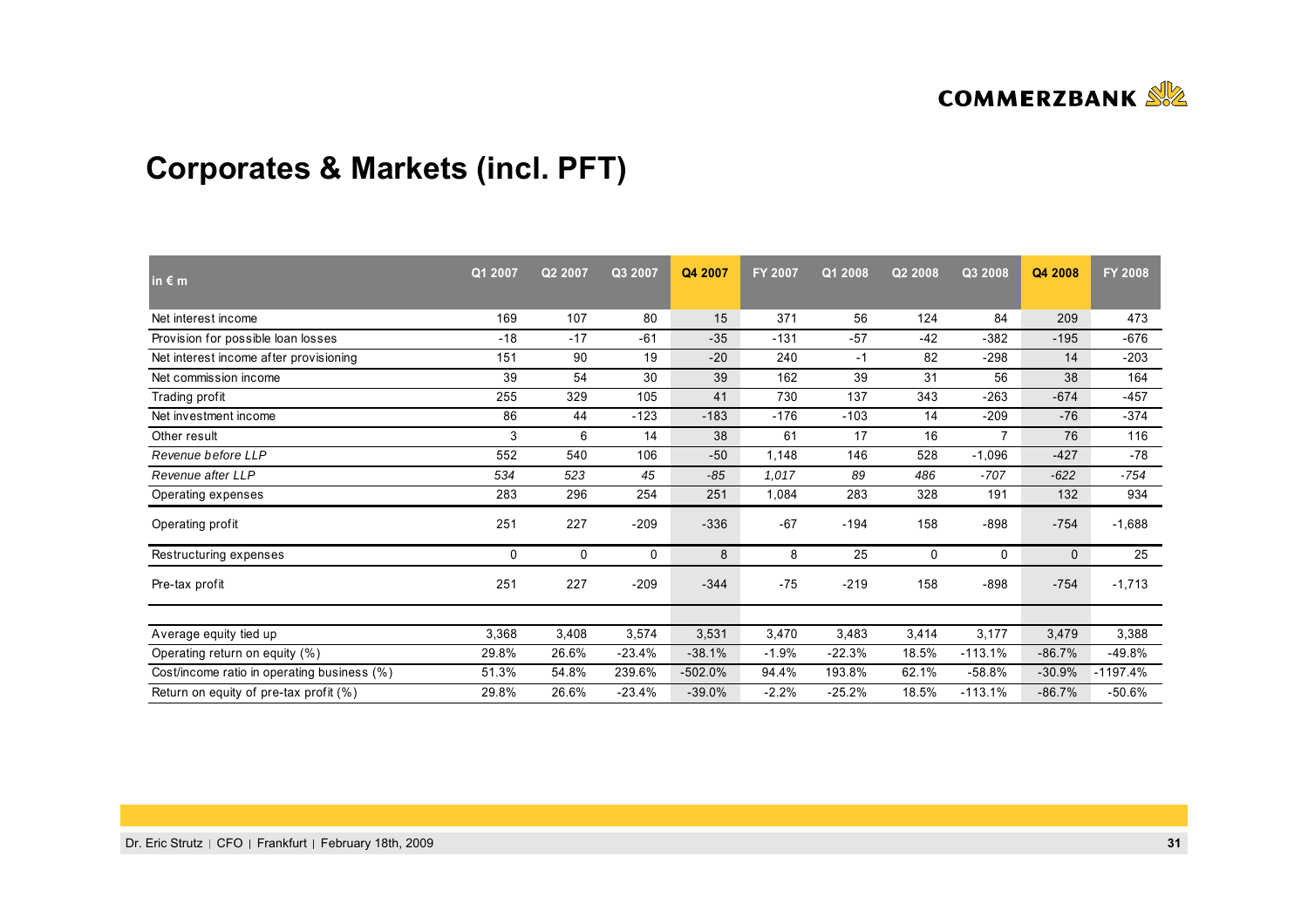

## **Commercial Real Estate**

| in $\epsilon$ m                             | Q1 2007      | Q2 2007  | Q3 2007 | Q4 2007      | <b>FY 2007</b> | Q1 2008  | Q2 2008      | Q3 2008      | Q4 2008      | <b>FY 2008</b> |
|---------------------------------------------|--------------|----------|---------|--------------|----------------|----------|--------------|--------------|--------------|----------------|
| Net interest income                         | 205          | 211      | 215     | 214          | 845            | 204      | 209          | 213          | 201          | 827            |
| Provision for possible loan losses          | $-39$        | $-39$    | $-26$   | $-11$        | $-115$         | $-50$    | $-298$       | $-92$        | $-178$       | $-618$         |
| Net interest income after provisioning      | 166          | 172      | 189     | 203          | 730            | 154      | $-89$        | 121          | 23           | 209            |
| Net commission income                       | 100          | 95       | 94      | 122          | 411            | 108      | 95           | 121          | 94           | 418            |
| Trading profit                              | 17           | 17       | 2       | -3           | 33             | 2        | 0            | $-1$         | $-18$        | $-17$          |
| Net investment income                       | 0            | -1       | $-127$  | $-68$        | $-194$         | $-84$    | $-119$       | $-143$       | $-127$       | $-473$         |
| Other result                                | 21           | 6        | 57      | $-53$        | 31             | $-2$     | 26           | $-15$        | $-90$        | $-81$          |
| Revenue before LLP                          | 343          | 330      | 241     | 212          | 1,126          | 228      | 211          | 175          | 60           | 674            |
| Revenue after LLP                           | 304          | 291      | 215     | 201          | 1,011          | 178      | $-87$        | 83           | $-118$       | 56             |
| Operating expenses                          | 140          | 138      | 131     | 155          | 564            | 121      | 135          | 139          | 85           | 480            |
| Operating profit                            | 164          | 153      | 84      | 46           | 447            | 57       | $-222$       | $-56$        | $-203$       | $-424$         |
| Restructuring expenses                      | $\mathbf{0}$ | $\Omega$ | 0       | $\mathbf{0}$ | 0              | $\Omega$ | $\mathbf{0}$ | $\mathbf{0}$ | $\mathbf{0}$ | $\mathbf 0$    |
| Pre-tax profit                              | 164          | 153      | 84      | 46           | 447            | 57       | $-222$       | $-56$        | $-203$       | $-424$         |
|                                             |              |          |         |              |                |          |              |              |              |                |
| Average equity tied up                      | 4,183        | 4,281    | 4,331   | 4,274        | 4,267          | 3,488    | 3,365        | 3,658        | 3,797        | 3,577          |
| Operating return on equity (%)              | 15.7%        | 14.3%    | 7.8%    | 4.3%         | 10.5%          | 6.5%     | $-26.4%$     | $-6.1%$      | $-21.4%$     | $-11.9%$       |
| Cost/income ratio in operating business (%) | 40.8%        | 41.8%    | 54.4%   | 73.1%        | 50.1%          | 53.1%    | 64.0%        | 79.4%        | 141.7%       | 71.2%          |
| Return on equity of pre-tax profit (%)      | 15.7%        | 14.3%    | 7.8%    | 4.3%         | 10.5%          | 6.5%     | $-26.4%$     | $-6.1%$      | $-21.4%$     | $-11.9%$       |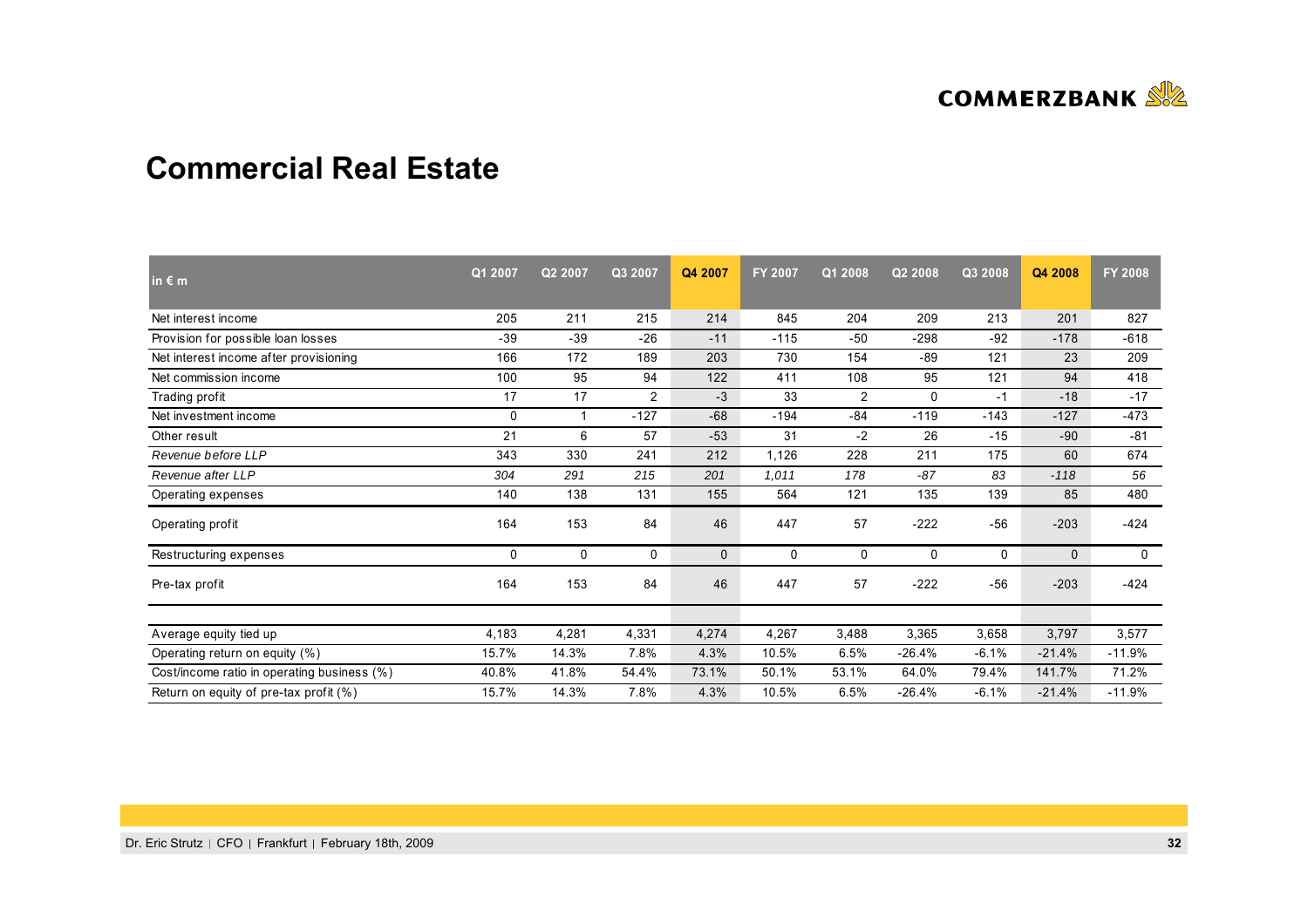

## **Others and Consolidation**

| in $\epsilon$ m                             | Q1 2007        | Q2 2007        | Q3 2007   | Q4 2007      | <b>FY 2007</b> | Q1 2008 | Q2 2008 | Q3 2008     | Q4 2008      | FY 2008 |
|---------------------------------------------|----------------|----------------|-----------|--------------|----------------|---------|---------|-------------|--------------|---------|
| Net interest income                         | 13             | $\overline{7}$ | $-1$      | $-1$         | 18             | 20      | 49      | 38          | 13           | 120     |
| Provision for possible loan losses          | $\mathbf 0$    | $-4$           | 0         | $-1$         | $-5$           | 0       | 0       | $-28$       | $-2$         | $-30$   |
| Net interest income after provisioning      | 13             | 3              | $-1$      | $-2$         | 13             | 20      | 49      | 10          | 11           | 90      |
| Net commission income                       | 91             | 54             | 12        | 28           | 185            | $-2$    | $-14$   | $-2$        | 15           | $-3$    |
| Trading profit                              | $\overline{7}$ | $\overline{4}$ | $-7$      | 13           | 17             | $-4$    | 3       | $-60$       | $-12$        | $-73$   |
| Net investment income                       | 113            | 215            | 11        | 158          | 497            | 128     | 6       | 126         | $-103$       | 157     |
| Other result                                | -8             | 128            | 0         | 26           | 146            | 15      | 39      | $-7$        | $-35$        | 12      |
| Revenue before LLP                          | 216            | 408            | 15        | 224          | 863            | 157     | 83      | 95          | $-122$       | 213     |
| Revenue after LLP                           | 216            | 404            | 15        | 223          | 858            | 157     | 83      | 67          | $-124$       | 183     |
| Operating expenses                          | 134            | 82             | 72        | 90           | 378            | 87      | 29      | 39          | 17           | 172     |
| Operating profit                            | 82             | 322            | $-57$     | 133          | 480            | 70      | 54      | 28          | $-141$       | 11      |
| Restructuring expenses                      | $\mathbf 0$    | 0              | 0         | $\mathbf{0}$ | 0              | 0       | 0       | $\mathbf 0$ | $\mathbf{0}$ | 0       |
| Pre-tax profit                              | 82             | 322            | $-57$     | 133          | 480            | 70      | 54      | 28          | $-141$       | 11      |
| Average equity tied up                      | 366            | 197            | $-205$    | $-234$       | 31             | 1,890   | 1,926   | 1,753       | 1,569        | 1,785   |
| Operating return on equity (%)              |                |                |           |              |                |         |         |             |              |         |
| Cost/income ratio in operating business (%) | $\blacksquare$ |                | $\bullet$ |              |                |         |         | $\bullet$   |              |         |
| Return on equity of pre-tax profit (%)      | $\mathbf{r}$   |                | $\bullet$ |              |                |         |         |             |              |         |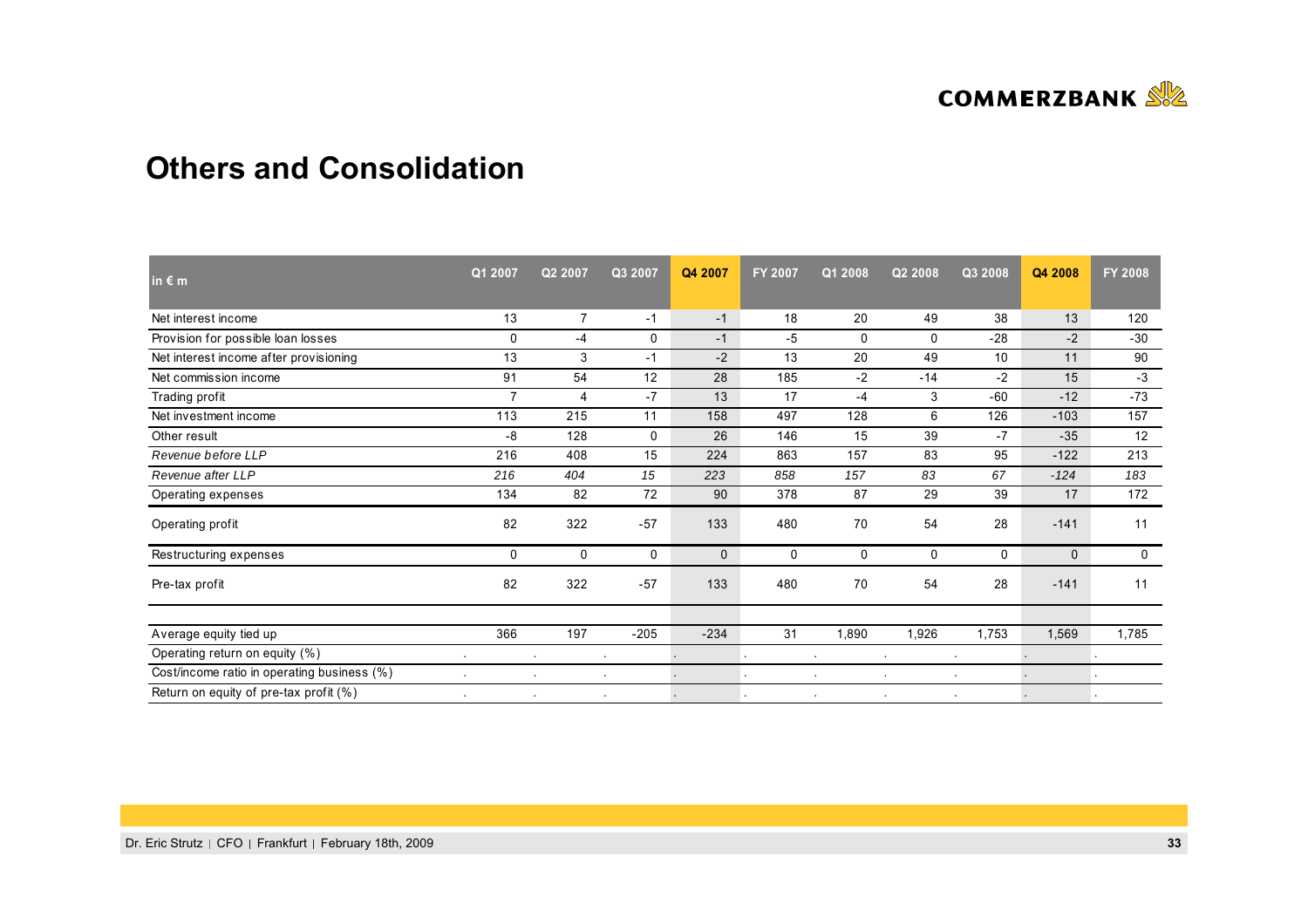

# **Group equity definitions**

| <b>Reconciliation of equity definitions</b>                                                                                                                                                                                                                                     |          |                     | <b>Equity basis for RoE</b>             |
|---------------------------------------------------------------------------------------------------------------------------------------------------------------------------------------------------------------------------------------------------------------------------------|----------|---------------------|-----------------------------------------|
| Equity definitions in $\epsilon$ m                                                                                                                                                                                                                                              | Dec 2008 | <b>Jan-Dec 2008</b> |                                         |
| Subscribed capital                                                                                                                                                                                                                                                              | 1,877    | 1,760               |                                         |
| Capital reserve                                                                                                                                                                                                                                                                 | 6,619    | 5,994               |                                         |
| Retained earnings                                                                                                                                                                                                                                                               | 5,903    | 5,951               |                                         |
| Silent participation SoFFin                                                                                                                                                                                                                                                     | 8,200    | 22                  |                                         |
| Reserve from currency translation                                                                                                                                                                                                                                               | $-260$   | $-7$                |                                         |
| Investors' Capital without minorities                                                                                                                                                                                                                                           | 22,339   | 13,720              | Basis for RoE on net profit             |
| Minority interests (IFRS)*                                                                                                                                                                                                                                                      | 807      | 1,048               |                                         |
| Investors' Capital                                                                                                                                                                                                                                                              | 23,146   | 14,768              | Basis for operating RoE and pre-tax RoE |
| Change in consolidated companies; goodwill;<br>consolidated net profit minus portion of dividend;<br>others                                                                                                                                                                     | $-3,684$ |                     |                                         |
| Basel II core capital without hybrid capital                                                                                                                                                                                                                                    | 19,462   |                     |                                         |
| Hybrid capital                                                                                                                                                                                                                                                                  | 3,038    |                     |                                         |
| <b>Basel II Tier I capital</b>                                                                                                                                                                                                                                                  | 22,500   |                     |                                         |
| * excluding:<br>- Revaluation reserve<br>$\bigcap_{n=1}^{\infty}$ . It is a function of the set of the set of the set of the set of the set of the set of the set of the set of the set of the set of the set of the set of the set of the set of the set of the set of the set |          |                     |                                         |

- Cash flow hedges - Consolidated profit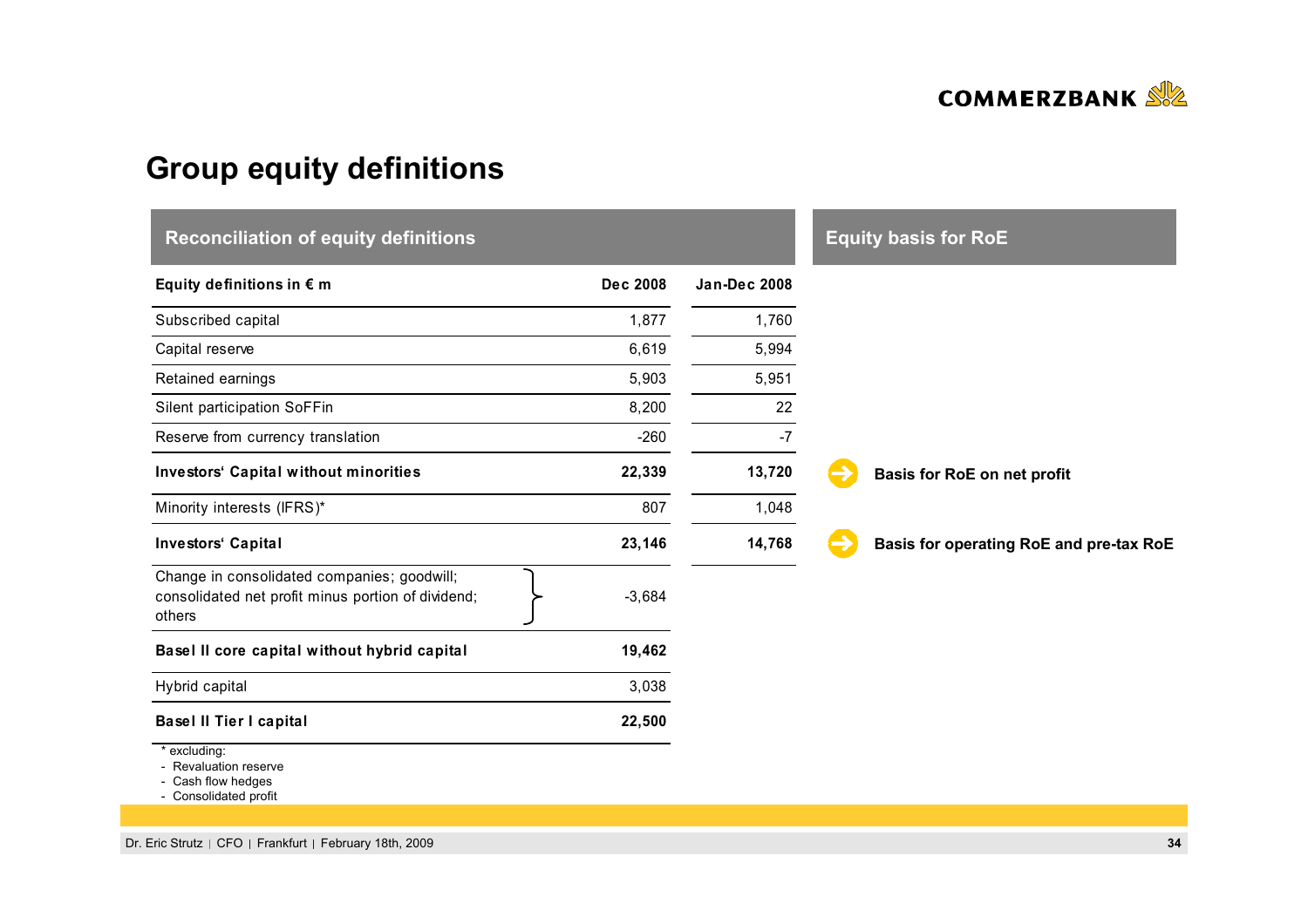

### **For more information, please contact Commerzbank´s IR team:**

**Jürgen Ackermann** (Head of IR) P: +49 69 136 22338M: juergen.ackermann@commerzbank.com

**Sandra Büschken** (Deputy Head of IR) P: +49 69 136 23617M: sandra.bueschken@commerzbank.com

**Michael Klein**P: +49 69 136 24522M: michael.klein@commerzbank.com **Wennemar von Bodelschwingh** P: +49 69 136 43611M: wennemar.vonbodelschwingh@commerzbank.com

**Ute Heiserer-Jäckel**P: +49 69 136 41874M: ute.heiserer-jaeckel@commerzbank.com

**Simone Nuxoll** P: +49 69 136 45660M: simone.nuxoll@commerzbank.com **Stefan Philippi** P: +49 69 136 45231M: stefan.philippi@commerzbank.com

**Karsten Swoboda**P: +49 69 136 22339M: karsten.swoboda@commerzbank.com

#### **www.ir.commerzbank.com**